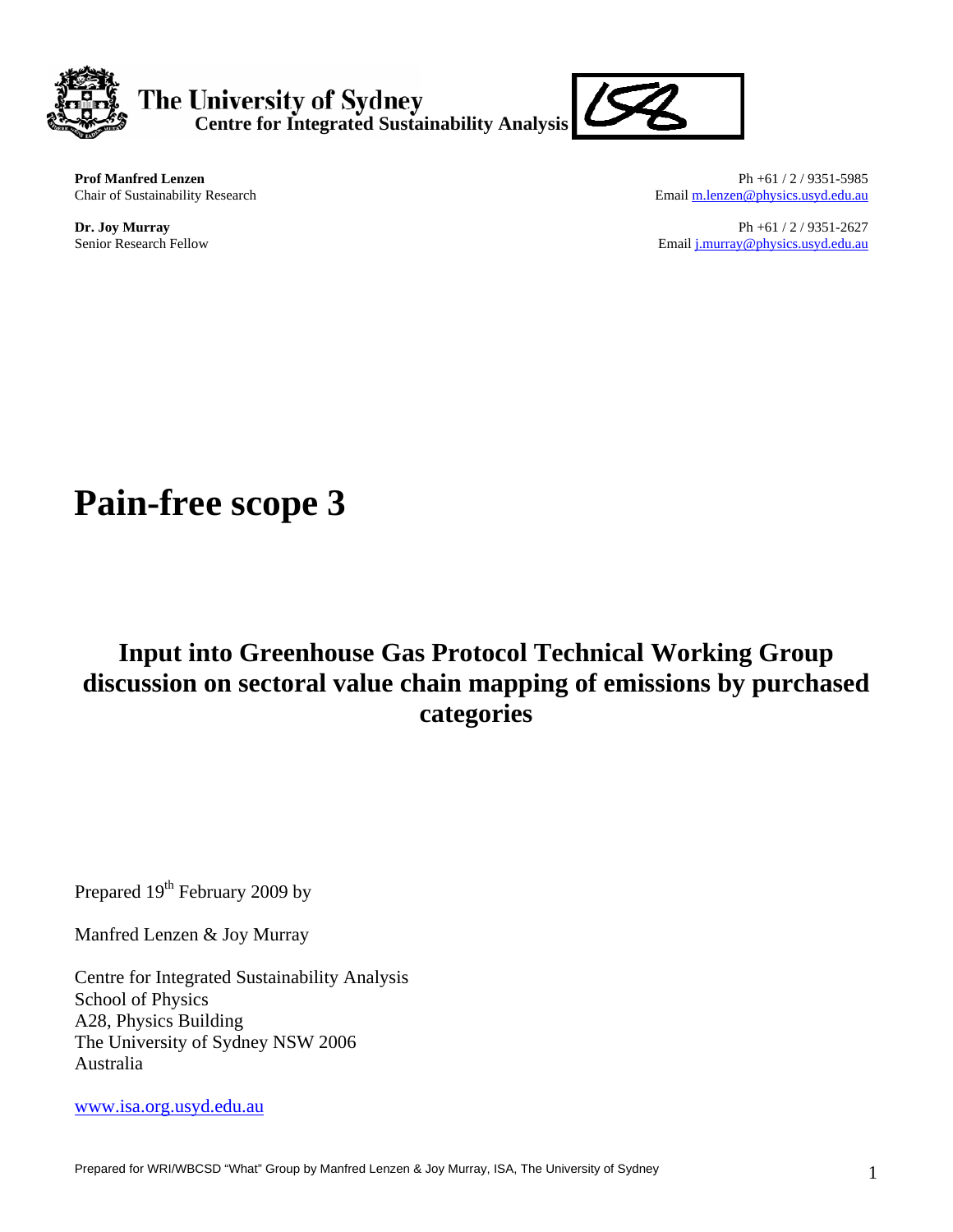

# **Pain-free scope 3**

– Input into GHG Protocol Technical Working Group discussion on sectoral value chain mapping of emissions by purchased categories –

#### *Summary*

The NY meeting agreed to continue the discussion on determination of significance, relevance and the idea of a 5% -20% threshold for accounting for Scope 3. It was suggested that there could well be some common significant items across all sectors and also that different sectors would have some sector specific items that were significant contributors to emissions. A screening tool would be needed in order to establish this in broad terms and allow for prioritizing at the company level.

The meeting agreed to look at the following sector groups: chemical, oil and gas, publishing and electronics industries. Following the meeting an analysis was carried out by ISA using an input-output approach. The analysis covered 12 sectors representing the nominated groups. From this analysis it is obvious that electricity is a common significant item. It is never lower than rank three in significance. However a surprising finding is that it is not always Scope 2 electricity that is high on the list. In six of the 12 examples below the electricity ranked high in significance is electricity supplied to a supplier of the sector rather than that supplied directly to the sector.

In the case of sector specific items a comparison of: recorded and media publishing; printing and stationery; books, maps, magazines; and newspapers, show that in Australia, softwoods and hardwoods are common as the most significant items. However these only account for around 60% of emissions so unless broad screening takes place to reveal the remaining 40% the many differences lower down the ranking will be missed, reducing the opportunities for abatement.

From another perspective the technical services and natural gas sectors show clearly the between-sector differences of carbon footprints. While 93% of emissions are accounted for in just two items in the natural gas footprint, the top two items of the technical services sector account for only 23% and even the top twenty items only account for 43%. This illustrates the need for a screening tool – one that as well as capturing the top one or two items is able to capture a long list of smaller items that could account for as much as 60% of total emissions. If you were to impose a significance threshold you could miss out on the majority of contributions. For example the top 20 items contributing to the footprint of the data processing services sector (see 4.2 below) make up only 44% of the total emissions. Not only that, but after the  $12<sup>th</sup>$  item every category contributes less than 1% of the total.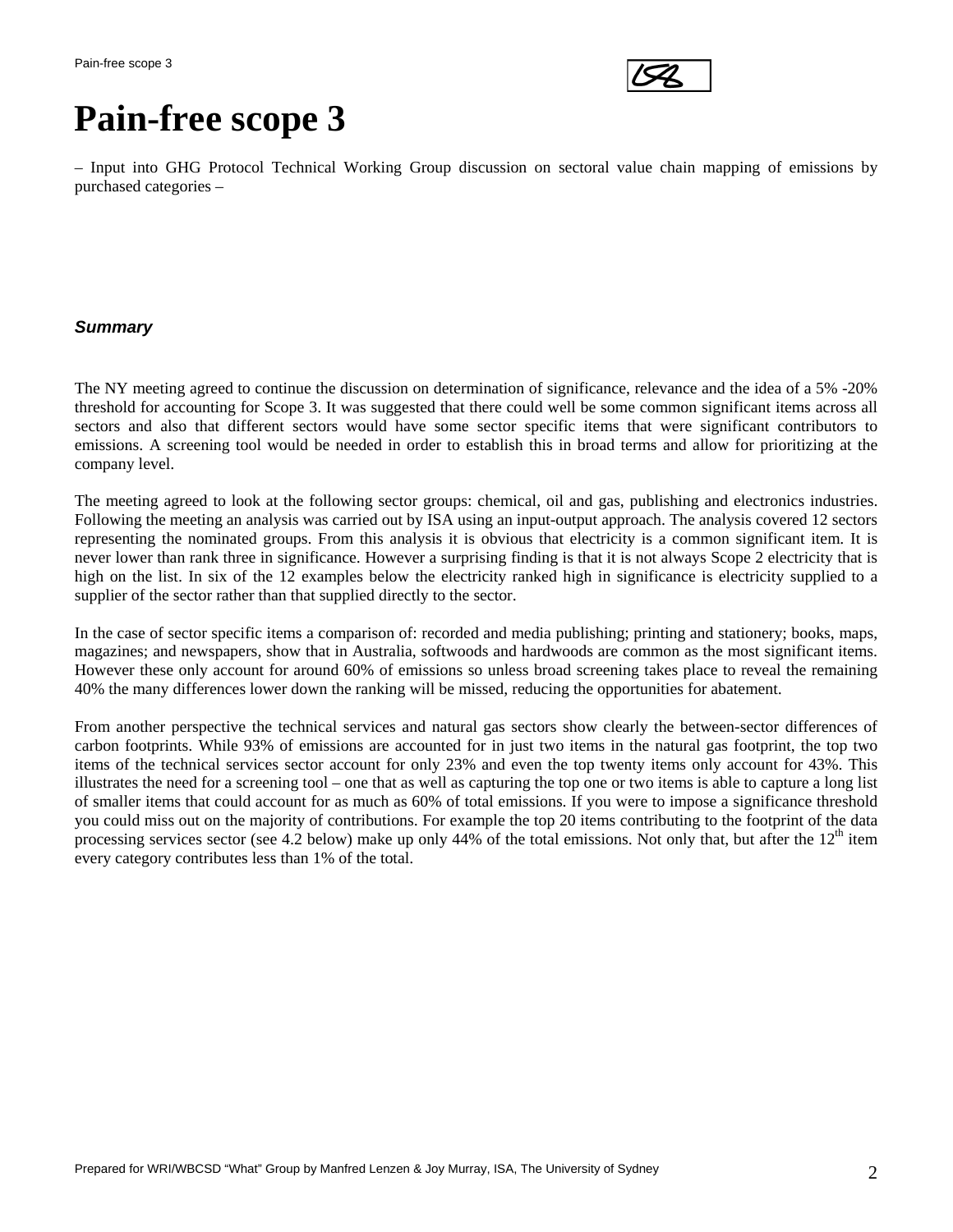

#### *1 Rationale*

The GHG Protocol Scope 3 "What" meeting held in New York 5-6 February 2009 addressed the questions: What constitutes a 'full list' of Scope 3 activities and how do we determine which items from such a list are 'significant'. To address significance 'what I own, buy, sell, influence or don't influence' was suggested as a useful framework. To illustrate part of this framework the group agreed to look at sectoral value chain mapping of emissions by purchased categories for the chemical, oil and gas, publishing and electronics industries. Following the meeting, debate continued by email with a request for an example of the usefulness of input- output analysis to address the issues around screening, significance and Scope 3 completeness. This was followed by a comment that the NY meeting had outlined a general principle to include all of the upstream based on a company's influence through its purchase spend.

#### *2 Issue: Generation of ranked list for scope-3 upstream contributions to complete carbon footprint of any economic sector*

Debate at the NY meeting and since then by email has centred around the upstream Scope 3 constituted by 'what I buy', and the downstream Scope 3 constituted by 'what I sell'. It was considered likely that some upstream inputs would be standard across sectors (red) while some would be sector specific (yellow). It was argued that decision-makers need *complete footprints* for informed monitoring, purchasing, investing, claiming carbon credits, and policy-making. It was also recognized that *different levels of accuracy would be necessary for these different purposes*.

The first requirement is for a tool that will allow a company to gain a broad understanding of complete Scope 3 *for screening purposes*, with the ability to prioritise or rank the items that make up the complete footprint. Armed with this information, decisions can be made in a second step, about where to expend effort in gaining progressively greater accuracy *for informed purchasing, investing, claiming carbon credits, and policy-making*. This document is about the first step.

#### *3 Methodology: Input-output analysis and Structural Path Analysis (SPA)*

Input-output analysis has been suggested by a number of participants as a useful tool to gain understanding for purposes of screening, and with the addition of more company-specific data, for carbon footprinting at progressively greater accuracy, for example for claiming carbon neutral status. Ikea's use of input-output analysis to provide an indication of the scale of Scope 3 emission compared with Scopes 1 & 2 offers a working example of the usefulness of this methodology.

This use of input-output analysis is based on the work of the economist Wassily Leontief, a Russian émigré to the United States who invented the technique in the 1930s. He compiled the first input-output table for the US, later receiving a Nobel Prize for his work. There are now UN Input-Output Standards adopted by more than 100 countries in their regular compilation of input-output tables, with thousands of analysts using the method. One of the best-known examples of input-output footprinting is the energy footprints that were calculated in the 1970s when oil was scarce. These energy footprints informed people about the energy implications of doing business. Today, virtually every government uses General Equilibrium Analysis to underpin its economic policy, and every General Equilibrium model has an input-output table at its core. This is why input-output-based carbon footprints align so well with other macroeconomic indicators and frameworks. For this very reason, the Australian Bureau of Statistics and the UK Department of Environment Food and Rural Affairs have for some time used the input-output method to calculate their countries' carbon and greenhouse gas accounts.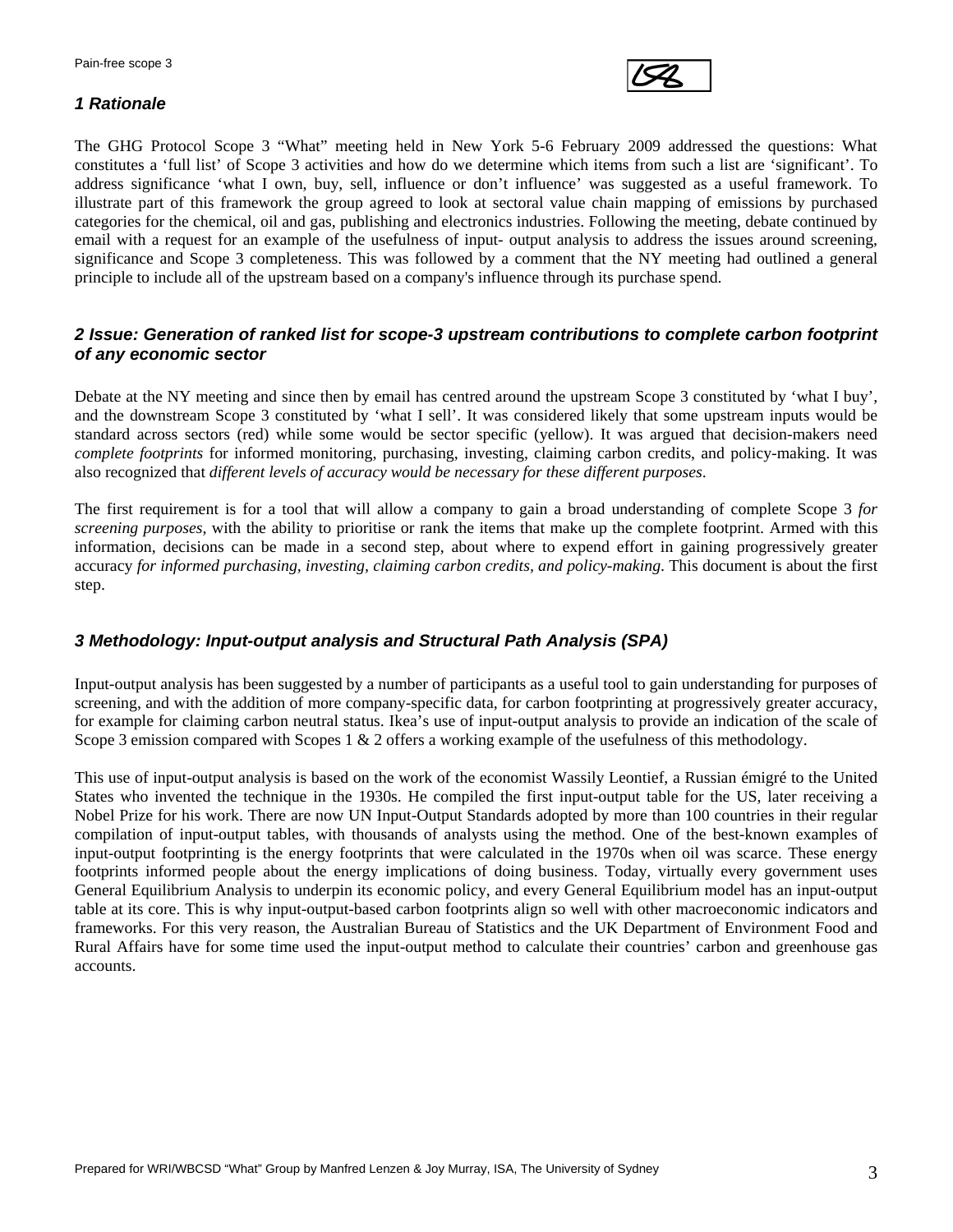

#### *4 Sector mapping: electronics industries, publishing, chemical, and oil and gas*

A mapping of emissions by purchased categories for the chemical, oil and gas, publishing and electronics industries was suggested at the NY meeting. A number of detailed industry sectors falling under these categories will be analysed below to illustrate the screening ability of input-output analysis. The methodology provides a 'Structural Path Analysis' (SPA) of greenhouse gas emissions. This is a priority ranking of the most important upstream Scope-3 carbon footprint contributions from the company's supply chain. With this output it can be seen that input-output techniques using public data can provide guidance for companies in terms of what are important scope-3 contributions and what aren't. The company staff can then direct their detailed and specific investigations towards important scope-3 items that rank top in the SPA list, and do not need to expend staff resources on likely unimportant items.

The analyses presented in the following 12 Sections can be undertaken at higher detail than shown, for example for particular greenhouse gases  $(CO_2, CH_4, etc)$ , particular sources (fuel combustion, fugitive emissions, agriculture, land use change, etc), and for more than 20 paths (in fact, many hundreds if needed). These analyses can also be generated for other indicators, as in the Australian Government's 'Balancing Act' Triple Bottom Line study [\(www.isa.org.usyd.edu.au/publications/](http://www.isa.org.usyd.edu.au/publications/)). This way, decision trade-offs between carbon, financial and social objectives can be enumerated in a consistent and comprehensive way.

SPA lists have for some time been used by companies and government agencies. They can be created for any industry, in more than 100 countries, because the underlying input-output tables are published by national statistical agencies in a common format governed by UN standards.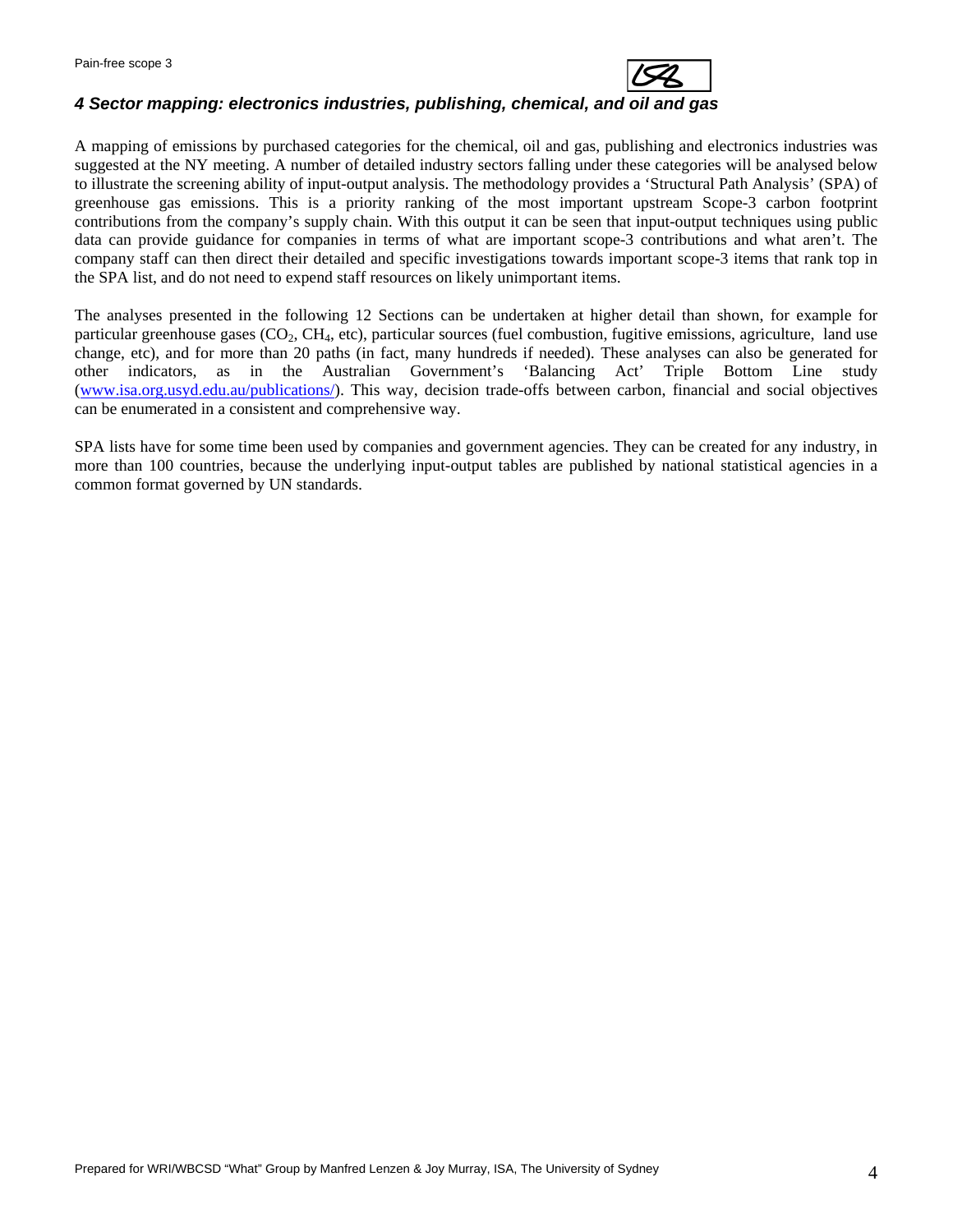

## **4.1. Electronic Equipment: Structural Path Analysis**

| 70%            | <b>Electronic equipment</b>                                                                | $kg CO2-e/5$ |         | % of total |
|----------------|--------------------------------------------------------------------------------------------|--------------|---------|------------|
| $\mathbf{1}$   | Electricity supply > Electronic equipment                                                  | 0.22         | layer 2 | 46.6%      |
| $\overline{2}$ | Electronic equipment                                                                       | 0.024        | layer 1 | 5.1%       |
| 3              | Electricity supply > Electricity supply > Electronic equipment                             | 0.02         | layer 3 | 4.2%       |
| 4              | Iron and steel semi-manufactures > Electronic equipment                                    | 0.011        | layer 2 | 2.3%       |
| 5              | Precious metals > Electronic equipment                                                     | 0.007        | layer 2 | 1.5%       |
| 6              | Natural gas > Electronic equipment                                                         | 0.006        | layer 2 | 1.3%       |
| $\overline{7}$ | Brown coal > Electricity supply > Electronic equipment                                     | 0.005        | layer 3 | 1.1%       |
| 8              | Electricity supply > Electronic equipment > Electronic equipment                           | 0.005        | layer 3 | 1.1%       |
| 9              | Beef cattle > Fresh meat > Hotels, clubs, restaurants and cafes > Electronic equipment     | 0.003        | layer 4 | 0.6%       |
| 10             | Wholesale trade > Electronic equipment                                                     | 0.003        | layer 2 | 0.6%       |
| 11             | Electricity supply > Aluminium > Electronic equipment                                      | 0.003        | layer 3 | 0.6%       |
| 12             | Sanitary and garbage disposal > Electronic equipment                                       | 0.003        | layer 2 | 0.6%       |
| 13             | Black coal > Electricity supply > Electronic equipment                                     | 0.0028       | layer 3 | 0.6%       |
| 14             | Natural gas > Electricity supply > Electronic equipment                                    | 0.0028       | layer 3 | 0.6%       |
| 15             | Road freight > Electronic equipment                                                        | 0.0027       | layer 2 | 0.6%       |
| 16             | Softwoods > Pulp, paper and paperboard > Electronic equipment                              | 0.0025       | layer 3 | 0.5%       |
| 17             | Electricity supply > Plastic products > Electronic equipment                               | 0.0024       | layer 3 | 0.5%       |
| 18             | Iron and steel semi-manufactures > Iron and steel semi-manufactures > Electronic equipment | 0.0023       | layer 3 | 0.5%       |
| 19             | Beef cattle > Fresh meat > Retail trade > Electronic equipment                             | 0.0021       | layer 4 | 0.4%       |
| 20             | Retail trade > Electronic equipment                                                        | 0.0021       | layer 2 | 0.4%       |

Above is the SPA for the electronic equipment sector. Column one shows the ranked significance of items that make up the carbon footprint of the sector. The table shows ranks  $1 - 20$  however a longer list of many hundred items can be generated. The top 20 items cover 70% of the total emissions footprint. Column two shows the pathway of emissions through layers of the supply chain to the electronic equipment sector. For example the top-ranking item represents emissions from the supply of electricity to the electronic equipment sector (Scope 2). Item two represents the sector's Scope 1 emissions. Item four shows the emissions from making iron and steel that is used in housings for electronic equipment.

Column three shows the amount of  $CO<sub>2</sub>$ -e per dollar of expenditure. For every dollar spent on electronic equipment there is 0.22 kg of  $CO<sub>2</sub>$ -e emitted by the use of electricity by the electronic equipment sector. This represents 46.6% of the total emissions (column five). Column four shows to which layer of the supply chain this item belongs, for example layer 1 is the sector itself, layer two is the immediate suppliers of the sector, layer three is the suppliers of the suppliers etc.

The first twenty items above represent 70% of the total emissions, which means that nearly one third of emissions would not be accounted for even if the top twenty items were chosen for inclusion. If you were to include only items contributing over 5% of emissions you would capture only Scope 1 and 2 (i.e. items 1 & 2) and miss out almost half of all emissions. Note that although the top few items may be obvious to those working in the sector some items could never be anticipated. For example those in the business might anticipate the contribution from precious metals however they may be totally unaware of the contribution made by beef cattle supplied to the fresh meat industry for hotels, clubs, restaurants and cafes that are used by the electronic equipment industry for catering for meetings, conferences, industry dinners etc.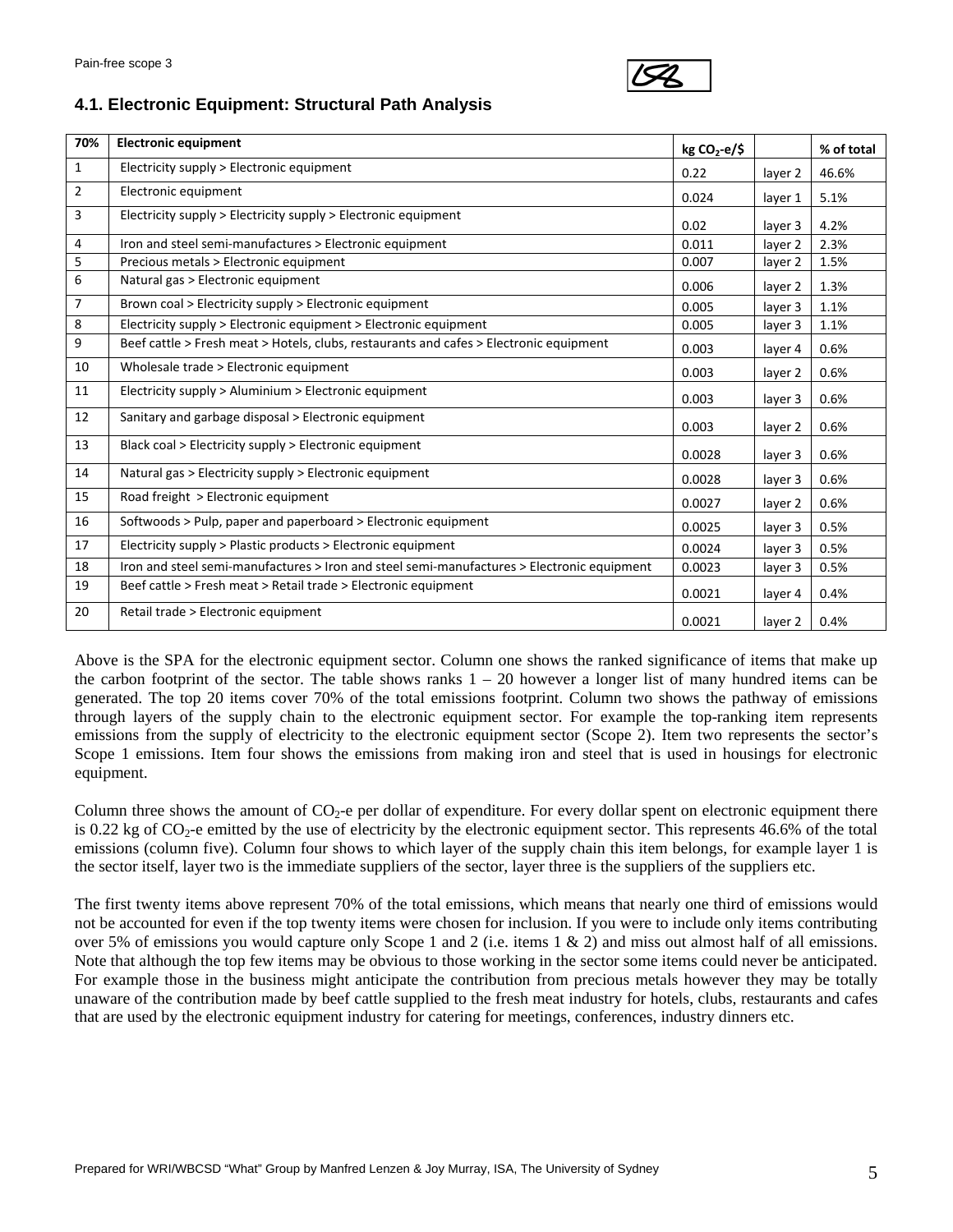

## **4.2 Data Processing Services: Structural Path Analysis**

| 44%            | Data processing services                                                                                  | $kg CO2-e/5$ |         | % of total |
|----------------|-----------------------------------------------------------------------------------------------------------|--------------|---------|------------|
| $\mathbf{1}$   | Electricity supply > Data processing services                                                             | 0.06         | layer 2 | 22.9%      |
| $\overline{2}$ | Beef cattle > Fresh meat > Hotels, clubs, restaurants and cafes > Data processing<br>services             | 0.006        | layer 4 | 2.3%       |
| 3              | Electricity supply > Electricity supply > Data processing services                                        | 0.005        | layer 3 | 1.9%       |
| 4              | Softwoods > Pulp, paper and paperboard > Printing and stationery > Data processing<br>services            | 0.005        | layer 4 | 1.9%       |
| 5              | Sanitary and garbage disposal > Data processing services                                                  | 0.004        | layer 2 | 1.5%       |
| 6              | Beef cattle > Meat products > Data processing services                                                    | 0.004        | layer 3 | 1.5%       |
| $\overline{7}$ | Electricity supply > Computer and technical services > Data processing services                           | 0.0031       | layer 3 | 1.2%       |
| 8              | Softwoods > Pulp, paper and paperboard > Trade advertising > Data processing services                     | 0.003        | layer 4 | 1.1%       |
| 9              | Electricity supply > Hotels, clubs, restaurants and cafes > Data processing services                      | 0.003        | layer 3 | 1.1%       |
| 10             | Electricity supply > Market research and other business management services > Data<br>processing services | 0.003        | layer 3 | 1.1%       |
| 11             | Wholesale trade > Data processing services                                                                | 0.0029       | layer 2 | 1.1%       |
| 12             | Natural gas > Data processing services                                                                    | 0.0029       | layer 2 | 1.1%       |
| 13             | Water supply; sewerage and drainage services > Data processing services                                   | 0.0024       | layer 2 | 0.9%       |
| 14             | Softwoods > Data processing services                                                                      | 0.0021       | layer 2 | 0.8%       |
| 15             | Electricity supply > Water supply; sewerage and drainage services > Data processing<br>services           | 0.0019       | layer 3 | 0.7%       |
| 16             | Road freight > Data processing services                                                                   | 0.0015       | layer 2 | 0.6%       |
| 17             | Brown coal > Electricity supply > Data processing services                                                | 0.0014       | layer 3 | 0.5%       |
| 18             | Electricity supply > Electronic equipment > Data processing services                                      | 0.0014       | layer 3 | 0.5%       |
| 19             | Cement, lime > Data processing services                                                                   | 0.0014       | layer 2 | 0.5%       |

The top 20 items from the SPA for the Data Processing Services sector make up only 44% of the total emissions. This means that over half of all emissions would not be captured even if an organization were to identify the top twenty likely categories for investigation. After the  $12<sup>th</sup>$  item every category contributes less than 1% of the total. As for the Electronic Equipment sector the electricity supplied to the sector (Scope 2) is the highest-ranking item. However, it would probably come as a surprise that the second highest-ranking item is buried deep in the supply chain: beef cattle supplied to the fresh meat industry for hotels, clubs, restaurants and cafes that are used by the Data Processing Services sector. This is because in Australia, beef cattle grazing causes substantial emissions. Another surprise is probably that the ninth ranking item is the electricity supplied to hotels, clubs, restaurants and cafes that are used by the Data Processing Services sector.

Of the 20 most significant contributors to the total emissions, seven items, not including the sector's electricity supply (Scope 2) emissions, are from immediate suppliers (Layer 2). These constitute 6.6% of total emissions. This means that if you were able to calculate the embodied emissions passed on to you from the top seven of your immediate suppliers you would *still only be accounting for 6.6% of your total emissions*.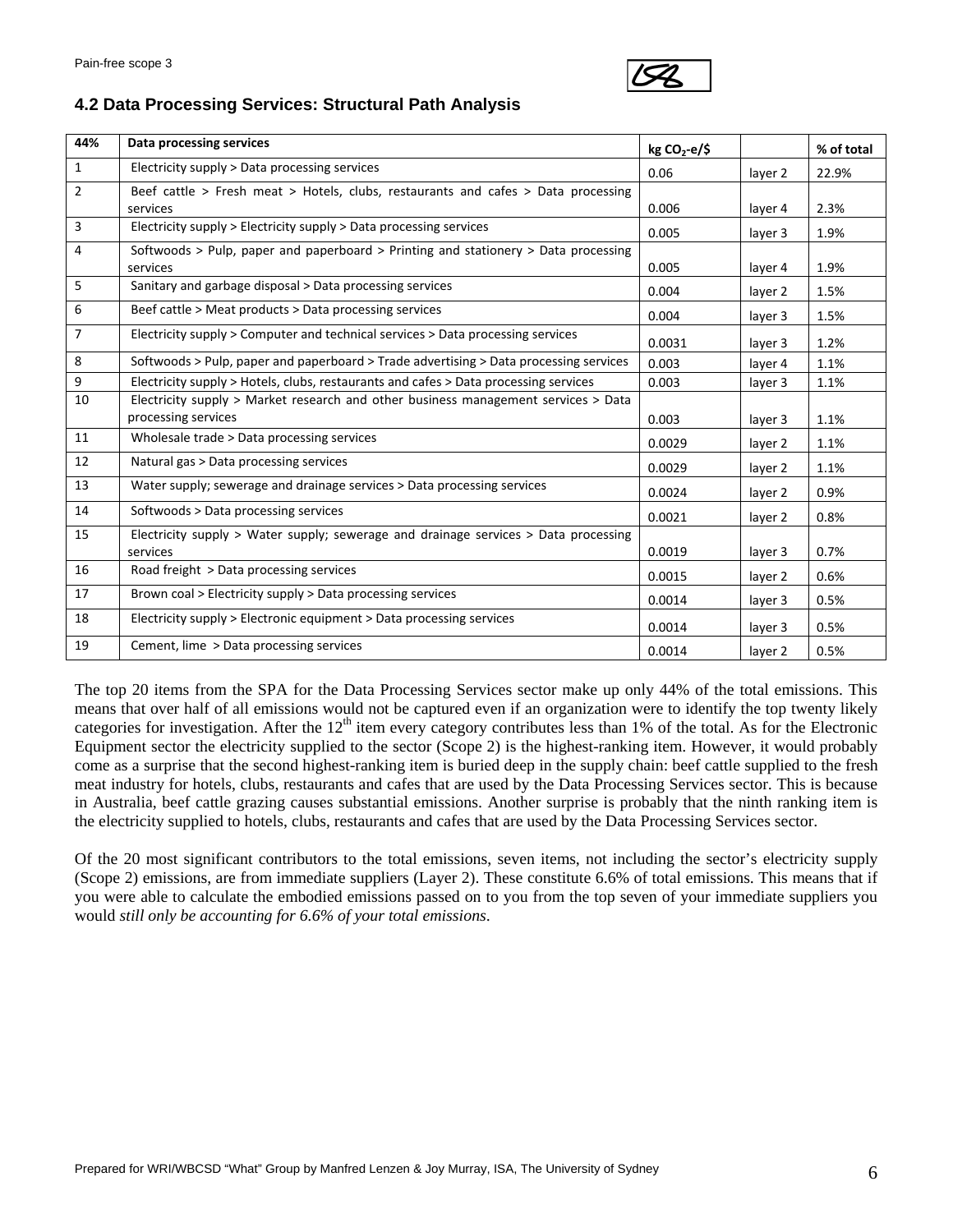

#### **4.3 Technical Services: Structural Path Analysis**

| 43%            | <b>Technical services</b>                                                               | $kg CO2-e/5$ |         | % of total |
|----------------|-----------------------------------------------------------------------------------------|--------------|---------|------------|
| $\mathbf{1}$   | Electricity supply > Technical services                                                 | 0.06         | layer 2 | 21.2%      |
| $\overline{2}$ | Beef cattle > Fresh meat > Hotels, clubs, restaurants and cafes > Technical services    | 0.006        | layer 4 | 2.1%       |
| 3              | Electricity supply > Electricity supply > Technical services                            | 0.006        | layer 3 | 2.1%       |
| 4              | Softwoods > Pulp, paper and paperboard > Printing and stationery > Technical services   | 0.006        | layer 4 | 2.1%       |
| 5              | Sanitary and garbage disposal > Technical services                                      | 0.005        | layer 2 | 1.8%       |
| 6              | Beef cattle > Meat products > Technical services                                        | 0.004        | layer 3 | 1.4%       |
| $\overline{7}$ | Softwoods > Pulp, paper and paperboard > Trade advertising > Technical services         | 0.004        | layer 4 | 1.4%       |
| 8              | Natural gas > Technical services                                                        | 0.0031       | layer 2 | 1.1%       |
| 9              | Electricity supply > Computer and technical services > Technical services               | 0.003        | layer 3 | 1.1%       |
| 10             | Electricity supply > Market research and other business management services > Technical |              |         |            |
|                | services                                                                                | 0.003        | layer 3 | 1.1%       |
| 11             | Electricity supply > Hotels, clubs, restaurants and cafes > Technical services          | 0.003        | layer 3 | 1.1%       |
| 12             | Wholesale trade > Technical services                                                    | 0.003        | layer 2 | 1.1%       |
| 13             | Water supply; sewerage and drainage services > Technical services                       | 0.0026       | layer 2 | 0.9%       |
| 14             | Softwoods > Technical services                                                          | 0.0023       | layer 2 | 0.8%       |
| 15             | Electricity supply > Water supply; sewerage and drainage services > Technical services  | 0.002        | layer 3 | 0.7%       |
| 16             | Road freight > Technical services                                                       | 0.0016       | layer 2 | 0.6%       |
| 17             | Brown coal > Electricity supply > Technical services                                    | 0.0016       | layer 3 | 0.6%       |
| 18             | Electricity supply > Electronic equipment > Technical services                          | 0.0015       | layer 3 | 0.5%       |
| 19             | Cement, lime > Technical services                                                       | 0.0015       | layer 2 | 0.5%       |
| 20             | Gas oil or fuel oil > Technical services                                                | 0.0013       | layer 2 | 0.5%       |

The top 20 items for the Technical Services sector represent only 43% of total emissions. Items 1-12 make up 37.4% of the total emissions. The rest of the footprint  $-62.6\%$  - is made up of contributions of less than 1%. This means that to get a complete picture of where your Scope 3 emissions are coming from *you would need to examine hundreds of supply chains* each contributing a small but collectively very significant amount. For example ranked 34 (not shown) is the Motor vehicle and lawn mower repairs sector providing services to the Technical services sector and creating 0.3% of the total emissions.

If you were to account for the top 10 contributors to your emissions, providing you got them right, because some are hidden in the supply chain, you would only be accounting for just over one third of the total. Also if you decided to address only Scope 1&2 emissions, you would only be addressing 22% of the total, missing out on more significant items with the potential to reduce emissions more quickly. *This is because Technical Services onsite emissions (Scope 1) do not appear until rank 25* (not shown above).

Like the Data Processing Services sector, the second highest-ranking item is beef cattle supplied to the fresh meat industry for hotels, clubs, restaurants and cafes that are used by the Technical Services sector. It may also surprise those in the Technical Services sector that softwoods supplied to the pulp, paper and paperboard sector for printing and stationery supplied to the Technical Services sector is the fourth highest ranking contribution to emissions. Softwoods that find their way into trade advertising for the Technical Services sector come in at seventh place.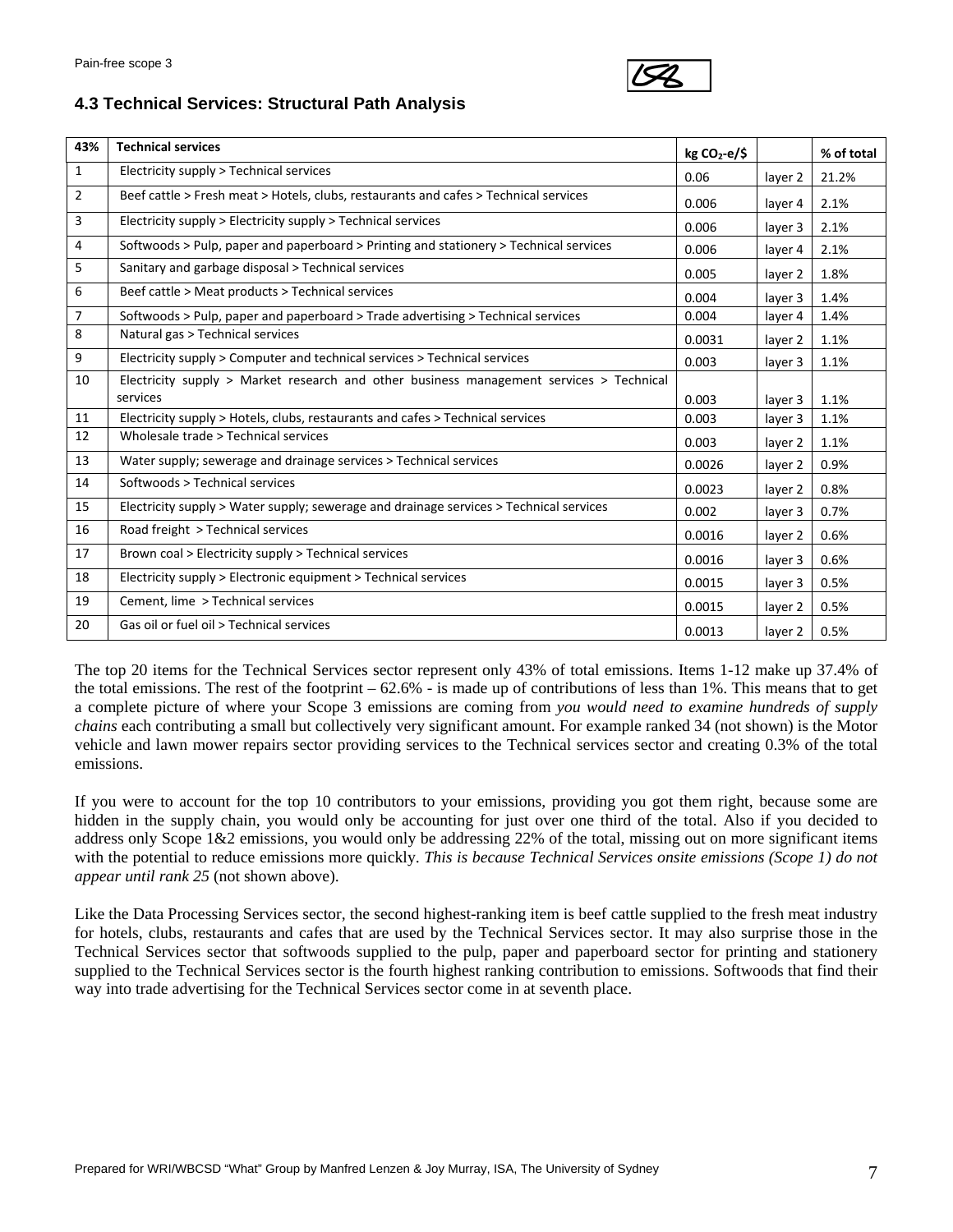

# **4.4 Recorded media and publishing: Structural Path Analysis**

| 80%            | Recorded media and publishing                                                                             | $kg CO2-e/5$ |         | % of total |
|----------------|-----------------------------------------------------------------------------------------------------------|--------------|---------|------------|
| $\mathbf{1}$   | Softwoods > Pulp, paper and paperboard > Recorded media and publishing                                    | 0.53         | layer 3 | 55.5%      |
| $\overline{2}$ | Hardwoods > Pulp, paper and paperboard > Recorded media and publishing                                    | 0.08         | layer 3 | 8.4%       |
| 3              | Electricity supply > Pulp, paper and paperboard > Recorded media and publishing                           | 0.04         | layer 3 | 4.2%       |
| 4              | Electricity supply > Recorded media and publishing                                                        | 0.023        | layer 2 | 2.4%       |
| 5              | Pulp, paper and paperboard > Recorded media and publishing                                                | 0.02         | layer 2 | 2.1%       |
| 6              | Natural gas > Pulp, paper and paperboard > Recorded media and publishing                                  | 0.011        | layer 3 | 1.2%       |
| $\overline{7}$ | Softwoods $>$ Pulp, paper and paperboard $>$ Printing and stationery $>$ Recorded media and<br>publishing | 0.01         | layer 4 | 1.0%       |
| 8              | Recorded media and publishing                                                                             | 0.008        | layer 1 | 0.8%       |
| 9              | Sanitary and garbage disposal > Recorded media and publishing                                             | 0.007        | layer 2 | 0.7%       |
| 10             | Beef cattle > Fresh meat > Hotels, clubs, restaurants and cafes > Recorded media and<br>publishing        | 0.005        | layer 4 | 0.5%       |
| 11             | Softwoods > Pulp, paper and paperboard > Pulp, paper and paperboard > Recorded media<br>and publishing    | 0.004        | layer 4 | 0.4%       |
| 12             | Electricity supply > Electricity supply > Pulp, paper and paperboard > Recorded media and<br>publishing   | 0.004        | layer 4 | 0.4%       |
| 13             | Motor vehicle and lawn mower repairs > Recorded media and publishing                                      | 0.003        | layer 2 | 0.3%       |
| 14             | Softwoods > Pulp, paper and paperboard > Trade advertising > Recorded media and<br>publishing             | 0.003        | layer 4 | 0.3%       |
| 15             | Electricity supply > Hotels, clubs, restaurants and cafes > Recorded media and publishing                 | 0.0024       | layer 3 | 0.3%       |
| 16             | Electricity supply > Motor vehicle and lawn mower repairs > Recorded media and publishing                 | 0.0024       | layer 3 | 0.3%       |
| 17             | Electricity supply > Forwarding agencies > Recorded media and publishing                                  | 0.0022       | layer 3 | 0.2%       |
| 18             | Electricity supply > Employment placement > Recorded media and publishing                                 | 0.0021       | layer 3 | 0.2%       |
| 19             | Electricity supply > Road freight forwarding > Recorded media and publishing                              | 0.0021       | layer 3 | 0.2%       |
| 20             | Electricity supply > Electricity supply > Recorded media and publishing                                   | 0.002        | layer 3 | 0.2%       |

80% of emissions from the Recorded media and publishing sector are captured in 20 categories. The top 10 categories account for 76.8% of total emissions. The most significant category is buried at layer three of the supply chain, it is softwoods supplied to the pulp, paper and paperboard sector that supplies the recorded media and publishing sector. It accounts for 55.5% of all emissions, because in Australia, there are many more softwood plantations than hardwood plantations. The electricity supplied to the pulp, paper and paperboard sector is the third highest contributor above the sector's own electricity use.

Electricity supplied to the recorded media and publishing sector (Scope 2) ranks fourth in significance, with onsite emissions (Scope 1) ranked eighth. *If you were to account only for these (i.e. Scopes 1&2) you would be addressing only 3.2% of the total.* You would be missing out on much greater potential for emissions reductions. This is because five items out of the top twenty are hidden in layer four of the supply chain. They are suppliers of suppliers of suppliers to the recorded media and publishing industry. A further ten are in supply chain layer three meaning that they are suppliers of suppliers to the recorded media and publishing industry.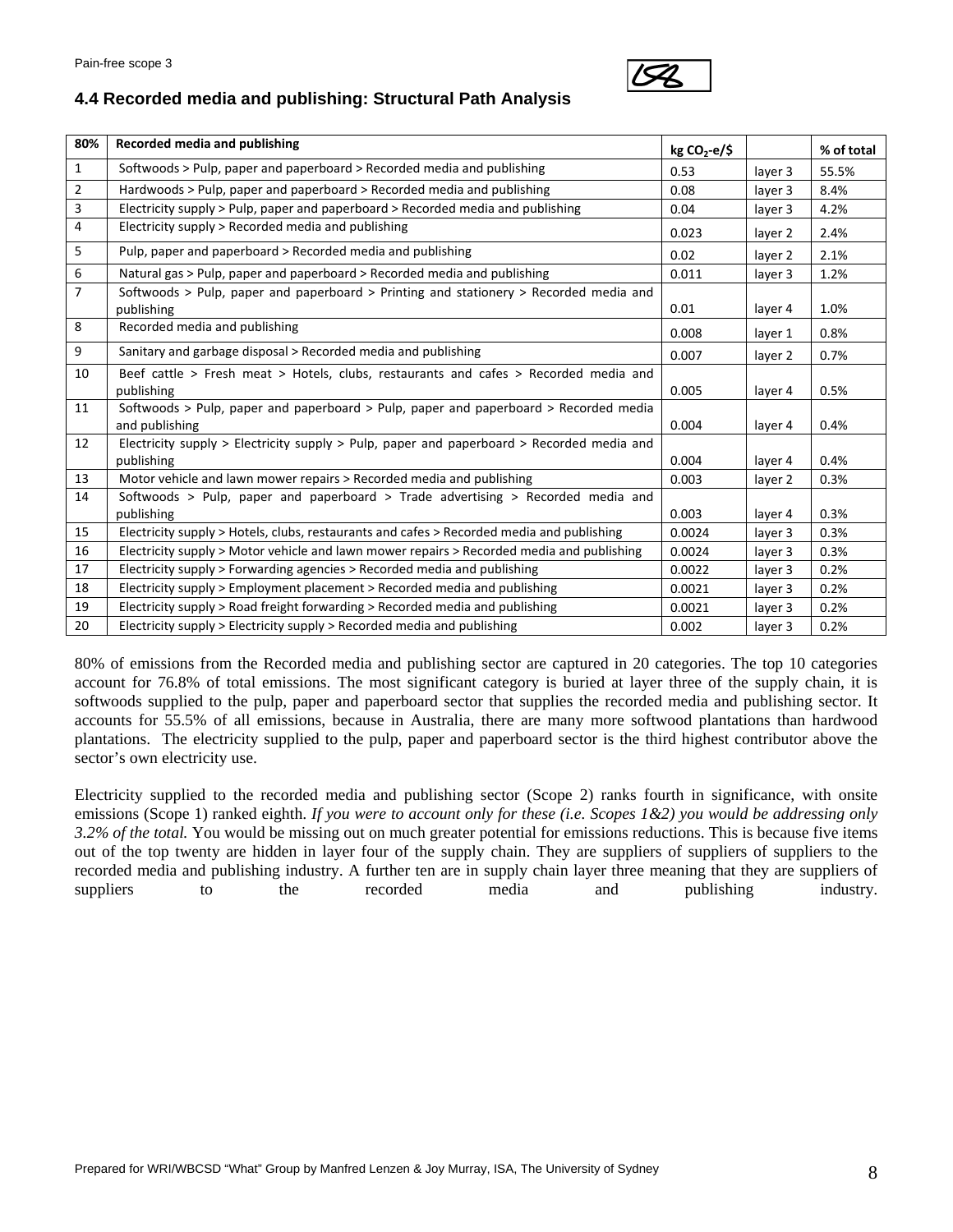

# **4.5 Printing and Stationery: Structural Path Analysis**

| 79% | <b>Printing and stationery</b>                                                                   | $kg CO2-e/S$ |         | % of total |
|-----|--------------------------------------------------------------------------------------------------|--------------|---------|------------|
| 1   | Softwoods > Pulp, paper and paperboard > Printing and stationery                                 | 0.55         | layer 3 | 50.4%      |
| 2   | Hardwoods > Pulp, paper and paperboard > Printing and stationery                                 | 0.09         | layer 3 | 8.2%       |
| 3   | Electricity supply > Printing and stationery                                                     | 0.07         | layer 2 | 6.4%       |
| 4   | Electricity supply > Pulp, paper and paperboard > Printing and stationery                        | 0.04         | layer 3 | 3.7%       |
| 5   | Pulp, paper and paperboard > Printing and stationery                                             | 0.02         | layer 2 | 1.8%       |
| 6   | Softwoods > Pulp, paper and paperboard > Printing and stationery > Printing and stationery       | 0.014        | layer 4 | 1.3%       |
| 7   | Natural gas > Pulp, paper and paperboard > Printing and stationery                               | 0.012        | layer 3 | 1.1%       |
| 8   | Basic chemicals > Printing and stationery                                                        | 0.007        | layer 2 | 0.6%       |
| 9   | Printing and stationery                                                                          | 0.007        | layer 1 | 0.6%       |
| 10  | Sanitary and garbage disposal > Printing and stationery                                          | 0.006        | layer 2 | 0.5%       |
| 11  | Electricity supply > Plastic products > Printing and stationery                                  | 0.006        | layer 3 | 0.5%       |
| 12  | Electricity supply > Electricity supply > Printing and stationery                                | 0.006        | layer 3 | 0.5%       |
| 13  | Natural gas > Printing and stationery                                                            | 0.005        | layer 2 | 0.5%       |
| 14  | Basic chemicals > Plastic products > Printing and stationery                                     | 0.005        | layer 3 | 0.5%       |
| 15  | Softwoods > Pulp, paper and paperboard > Pulp, paper and paperboard > Printing and<br>stationery | 0.005        | layer 4 | 0.5%       |
| 16  | Wholesale trade > Printing and stationery                                                        | 0.005        | layer 2 | 0.5%       |
| 17  | Softwoods > Pulp, paper and paperboard > Paper containers > Printing and stationery              | 0.004        | layer 4 | 0.4%       |
| 18  | Electricity supply > Electricity supply > Pulp, paper and paperboard > Printing and stationery   | 0.004        | layer 4 | 0.4%       |
| 19  | Motor vehicle and lawn mower repairs > Printing and stationery                                   | 0.004        | layer 2 | 0.4%       |
| 20  | Road freight > Printing and stationery                                                           | 0.003        | layer 2 | 0.3%       |

Twenty categories make up 79% of emissions in the Printing and stationery sector, with the most significant category, softwoods supplied to the pulp, paper and paperboard sector that supplies the printing and stationery sector, contributing 50.4%. Onsite (Scope 1) emissions are ranked 9<sup>th</sup> in significance and Scope 2 are in third place. Together they account for only 7% of the total.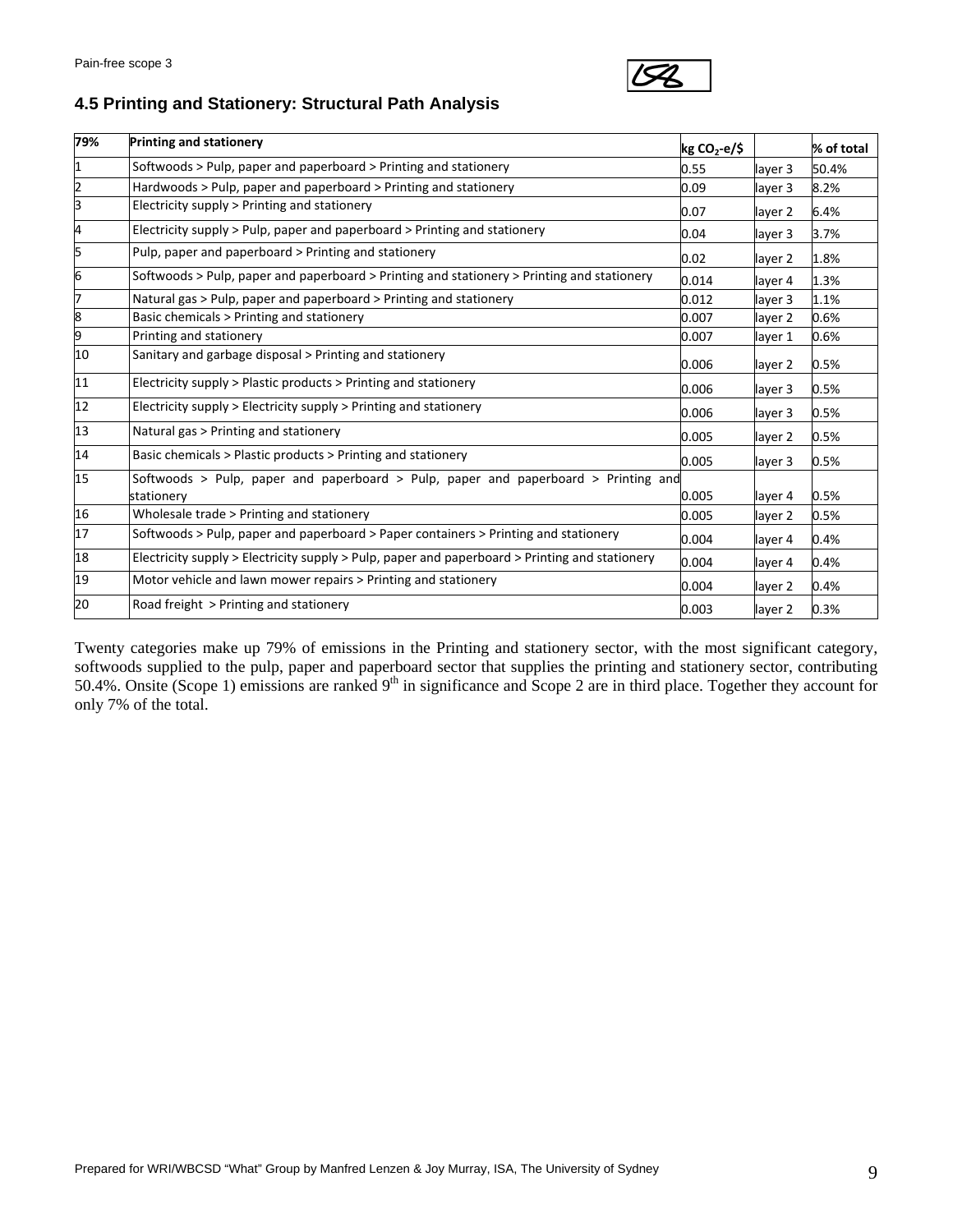

### **4.6 Books, maps, magazines: Structural Path Analysis**

| 80%            | Books, maps, magazines                                                                           | $kg CO2-e/5$ |         | % of total |
|----------------|--------------------------------------------------------------------------------------------------|--------------|---------|------------|
| $\mathbf{1}$   | Softwoods > Pulp, paper and paperboard > Books, maps, magazines                                  | 0.47         | layer 3 | 54.6%      |
| $\overline{2}$ | Hardwoods > Pulp, paper and paperboard > Books, maps, magazines                                  | 0.08         | layer 3 | 9.3%       |
| 3              | Electricity supply > Pulp, paper and paperboard > Books, maps, magazines                         | 0.04         | layer 3 | 4.6%       |
| 4              | Electricity supply > Books, maps, magazines                                                      | 0.02         | layer 2 | 2.3%       |
| 5              | Pulp, paper and paperboard > Books, maps, magazines                                              | 0.018        | layer 2 | 2.1%       |
| 6              | Natural gas > Pulp, paper and paperboard > Books, maps, magazines                                | 0.01         | layer 3 | 1.2%       |
| $\overline{7}$ | Softwoods > Pulp, paper and paperboard > Printing and stationery > Books, maps,<br>magazines     | 0.009        | layer 4 | 1.0%       |
| 8              | Books, maps, magazines                                                                           | 0.007        | layer 1 | 0.8%       |
| 9              | Sanitary and garbage disposal > Books, maps, magazines                                           | 0.006        | layer 2 | 0.7%       |
| 10             | Beef cattle > Fresh meat > Hotels, clubs, restaurants and cafes > Books, maps, magazines         | 0.004        | layer 4 | 0.5%       |
| 11             | Softwoods > Pulp, paper and paperboard > Pulp, paper and paperboard > Books, maps,<br>magazines  | 0.004        | layer 4 | 0.5%       |
| 12             | Electricity supply > Electricity supply > Pulp, paper and paperboard > Books, maps,<br>magazines | 0.0031       | layer 4 | 0.4%       |
| 13             | Motor vehicle and lawn mower repairs > Books, maps, magazines                                    | 0.003        | layer 2 | 0.3%       |
| 14             | Softwoods > Pulp, paper and paperboard > Trade advertising > Books, maps, magazines              | 0.0029       | layer 4 | 0.3%       |
| 15             | Electricity supply > Motor vehicle and lawn mower repairs > Books, maps, magazines               | 0.0021       | layer 3 | 0.2%       |
| 16             | Electricity supply > Hotels, clubs, restaurants and cafes > Books, maps, magazines               | 0.0021       | layer 3 | 0.2%       |
| 17             | Electricity supply > Forwarding agencies > Books, maps, magazines                                | 0.0019       | layer 3 | 0.2%       |
| 18             | Electricity supply > Employment placement > Books, maps, magazines                               | 0.0019       | layer 3 | 0.2%       |
| 19             | Electricity supply > Road freight forwarding > Books, maps, magazines                            | 0.0019       | layer 3 | 0.2%       |
| 20             | Electricity supply > Electricity supply > Books, maps, magazines                                 | 0.0018       | layer 3 | 0.2%       |

Like the recorded media and publishing, and the printing and stationery sectors, the most significant contributor to emissions for the books, maps and magazines sector is softwoods supplied to the pulp, paper and paperboard sector that supplies books, maps and magazines. This constitutes 54.6% of the total. Onsite emissions are low on the significance list, at rank eight, with the sector's electricity supply (Scope 2) at rank four. *Electricity supplied to the pulp, paper and paperboard sector that supplies books, maps and magazines is of greater significance than the Scope 2 emissions.*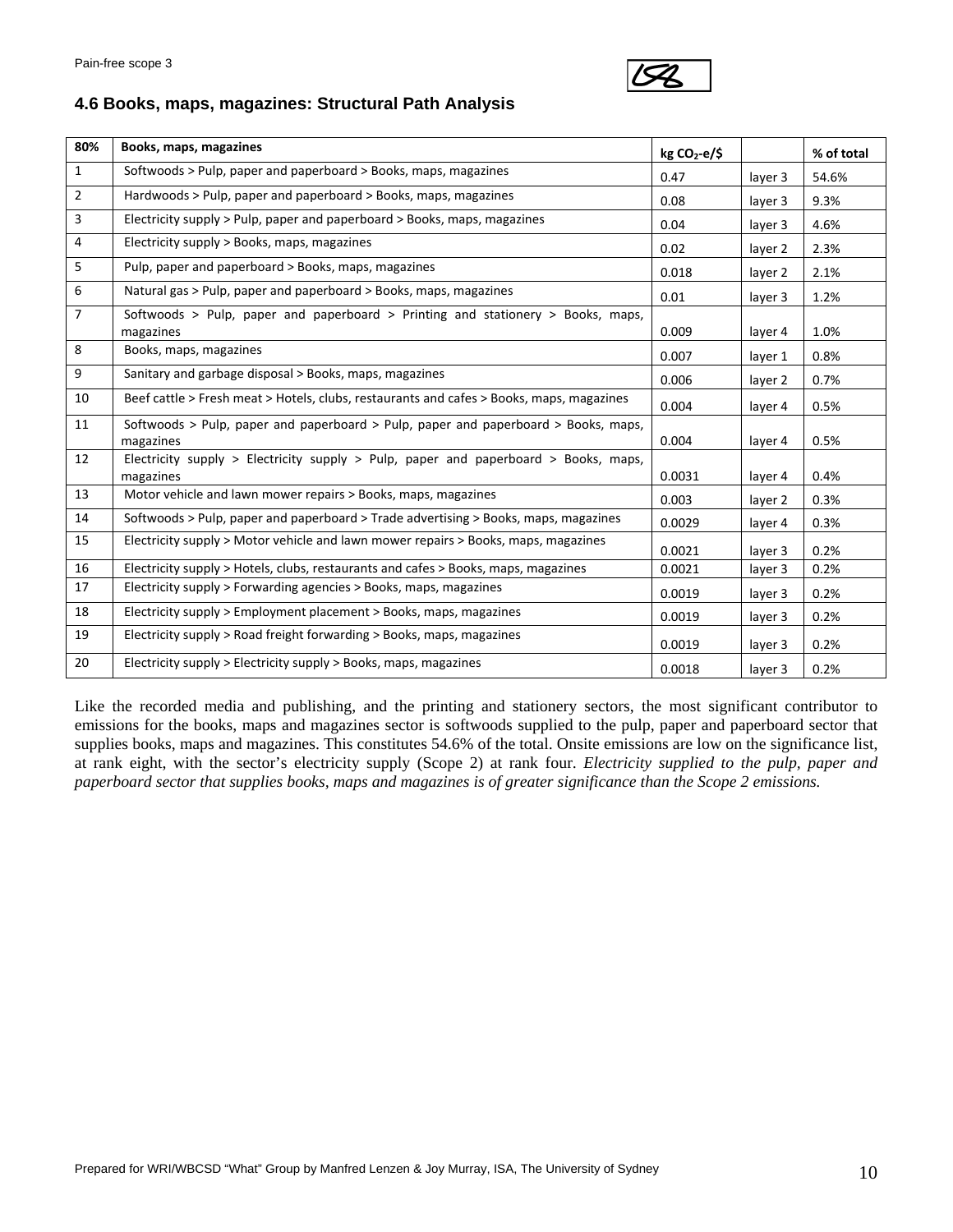

#### **4.7 Newspapers: Structural Path Analysis**

| 80%            | <b>Newspapers</b>                                                                 | $kg CO2-e/5$ |         | % of total |
|----------------|-----------------------------------------------------------------------------------|--------------|---------|------------|
| $\mathbf{1}$   | Softwoods > Pulp, paper and paperboard > Newspapers                               | 0.49         | layer 3 | 55.6%      |
| $\overline{2}$ | Hardwoods > Pulp, paper and paperboard > Newspapers                               | 0.08         | layer 3 | 9.1%       |
| 3              | Electricity supply > Pulp, paper and paperboard > Newspapers                      | 0.04         | layer 3 | 4.5%       |
| 4              | Electricity supply > Newspapers                                                   | 0.021        | layer 2 | 2.4%       |
| 5              | Pulp, paper and paperboard > Newspapers                                           | 0.018        | layer 2 | 2.0%       |
| 6              | Natural gas > Pulp, paper and paperboard > Newspapers                             | 0.01         | layer 3 | 1.1%       |
| $\overline{7}$ | Softwoods > Pulp, paper and paperboard > Printing and stationery > Newspapers     | 0.009        | layer 4 | 1.0%       |
| 8              | Newspapers                                                                        | 0.007        | layer 1 | 0.8%       |
| 9              | Sanitary and garbage disposal > Newspapers                                        | 0.006        | layer 2 | 0.7%       |
| 10             | Beef cattle > Fresh meat > Hotels, clubs, restaurants and cafes > Newspapers      | 0.004        | layer 4 | 0.5%       |
| 11             | Softwoods > Pulp, paper and paperboard > Pulp, paper and paperboard > Newspapers  | 0.004        | layer 4 | 0.5%       |
| 12             | Motor vehicle and lawn mower repairs > Newspapers                                 | 0.0031       | layer 2 | 0.4%       |
| 13             | Electricity supply > Electricity supply > Pulp, paper and paperboard > Newspapers | 0.003        | layer 4 | 0.3%       |
| 14             | Softwoods > Pulp, paper and paperboard > Trade advertising > Newspapers           | 0.0029       | layer 4 | 0.3%       |
| 15             | Electricity supply > Motor vehicle and lawn mower repairs > Newspapers            | 0.0022       | layer 3 | 0.2%       |
| 16             | Electricity supply > Hotels, clubs, restaurants and cafes > Newspapers            | 0.0022       | layer 3 | 0.2%       |
| 17             | Electricity supply > Forwarding agencies > Newspapers                             | 0.002        | layer 3 | 0.2%       |
| 18             | Electricity supply > Employment placement > Newspapers                            | 0.0019       | layer 3 | 0.2%       |
| 19             | Electricity supply > Road freight forwarding > Newspapers                         | 0.0019       | layer 3 | 0.2%       |
| 20             | Electricity supply > Electricity supply > Newspapers                              | 0.0018       | layer 3 | 0.2%       |

Twenty items contribute to 80% of the emissions for the Newspaper sector. Scopes 1 & 2 (ranked  $4<sup>th</sup>$  and  $8<sup>th</sup>$ ) together contribute only 3.2% of that total. If Scope 3 were not to be accounted for *there would be almost 97% of emissions left out of the reckoning.* As for the other sectors that make up the publishing industry, the softwoods sector is by far the largest contributor to emissions, followed by hardwoods. The electricity supplied to the pulp, paper and paperboards sector (ranked third in significance) that supplies the newspaper sector contributes more to the total emissions than the newspaper sector's Scope 1 onsite emission (ranked eighth) and more than the newspaper sector's Scope 2 emissions (ranked fourth).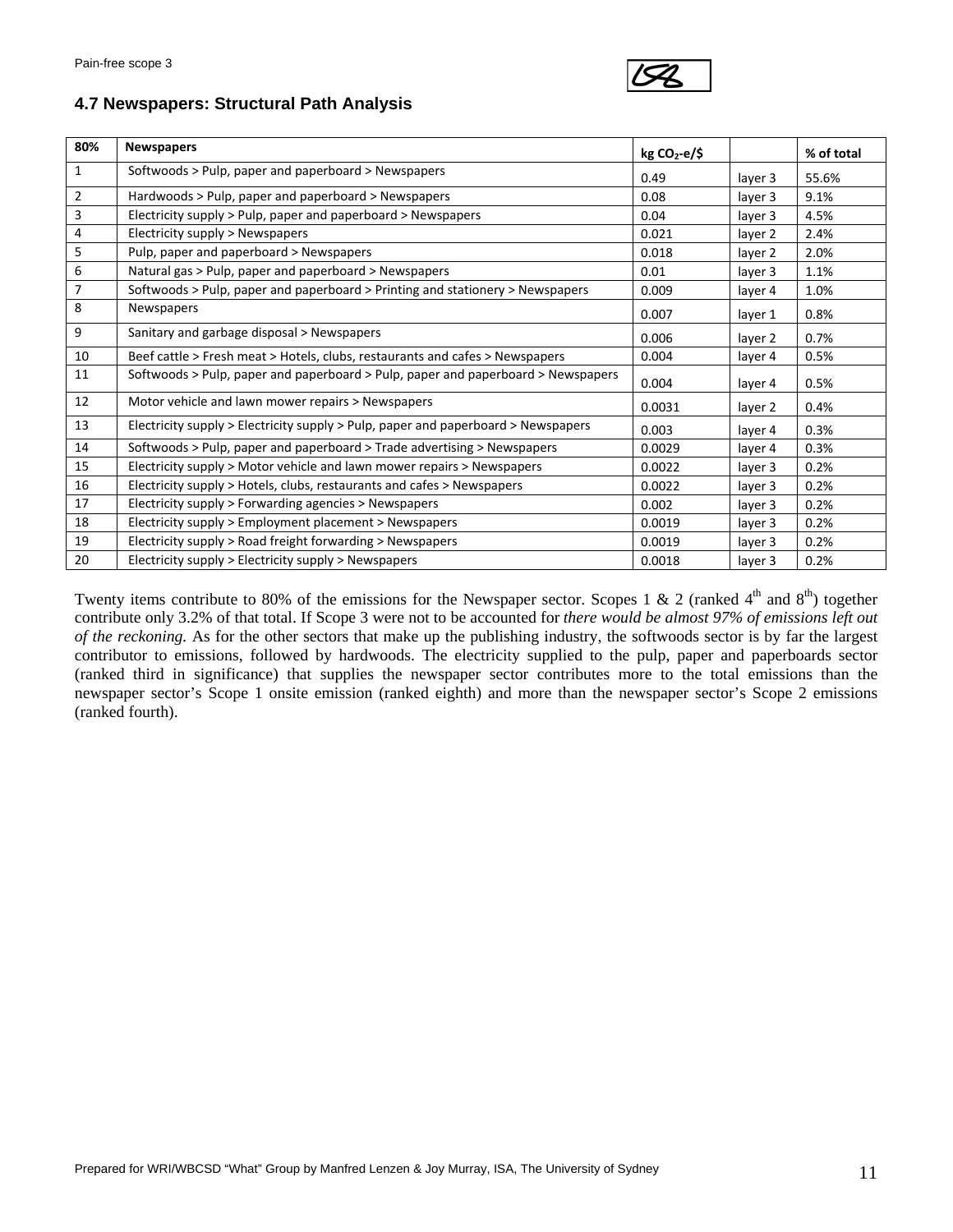$\overline{a}$ 



## **4.8 Natural gas: Structural Path Analysis**

| 94%            | Natural gas                                                                       | $kg CO2-e/5$ |         | % of total |
|----------------|-----------------------------------------------------------------------------------|--------------|---------|------------|
| 1              | Natural gas                                                                       | 8.8          | layer 1 | 91.8%      |
| $\overline{2}$ | Electricity supply > Natural gas                                                  | 0.13         | layer 2 | 1.4%       |
| 3              | Hardwoods > Natural gas                                                           | 0.03         | layer 2 | 0.3%       |
| 4              | Natural gas > Natural gas                                                         | 0.013        | layer 2 | 0.1%       |
| 5              | Electricity supply > Electricity supply > Natural gas                             | 0.012        | layer 3 | 0.1%       |
| 6              | Gas oil or fuel oil > Natural gas                                                 | 0.006        | layer 2 | 0.1%       |
| 7              | Sanitary and garbage disposal > Natural gas                                       | 0.005        | layer 2 | 0.1%       |
| 8              | Iron and steel semi-manufactures > Natural gas                                    | 0.005        | layer 2 | 0.1%       |
| 9              | Brown coal > Electricity supply > Natural gas                                     | 0.003        | layer 3 | $0.0\%$    |
| 10             | Road freight > Natural gas                                                        | 0.003        | layer 2 | 0.0%       |
| 11             | Electricity supply > Coal, oil and gas extraction > Natural gas                   | 0.0029       | layer 3 | 0.0%       |
| 12             | Softwoods > Pulp, paper and paperboard > Natural gas                              | 0.0026       | layer 3 | 0.0%       |
| 13             | Wholesale trade > Natural gas                                                     | 0.0026       | layer 2 | $0.0\%$    |
| 14             | Natural gas > Electricity supply > Basic chemicals                                | 0.0019       | layer 3 | 0.0%       |
| 15             | Black coal > Electricity supply > Natural gas                                     | 0.0017       | layer 3 | $0.0\%$    |
| 16             | Natural gas > Electricity supply > Natural gas                                    | 0.0017       | layer 3 | $0.0\%$    |
| 17             | Basic chemicals > Natural gas                                                     | 0.0015       | layer 2 | $0.0\%$    |
| 18             | Electricity supply > Storage > Natural gas                                        | 0.0013       | layer 3 | $0.0\%$    |
| 19             | Beef cattle > Fresh meat > Hotels, clubs, restaurants and cafes > Natural gas     | 0.0012       | layer 4 | 0.0%       |
| 20             | Iron and steel semi-manufactures > Iron and steel semi-manufactures > Natural gas | 0.0011       | layer 3 | 0.0%       |

For every dollar spent on natural gas  $8.8 \text{ kg CO}_2$ -e are emitted directly by the sector (Scope 1) through venting and flaring of gas during extraction<sup>[1](#page-11-0)</sup>; this translates into 91.8% of emissions associated with the sector created onsite. The next most significant input is from Scope 2, the electricity supplied to the sector, which accounts for 1.4% of the total. The remaining 7% is made up of many small items.

Prepared for WRI/WBCSD "What" Group by Manfred Lenzen & Joy Murray, ISA, The University of Sydney 12

<span id="page-11-0"></span> $<sup>1</sup>$  Note that venting and flaring was allocated to natural gas extraction, and not to oil, even though oil and gas are sometimes extracted</sup> simultaneously.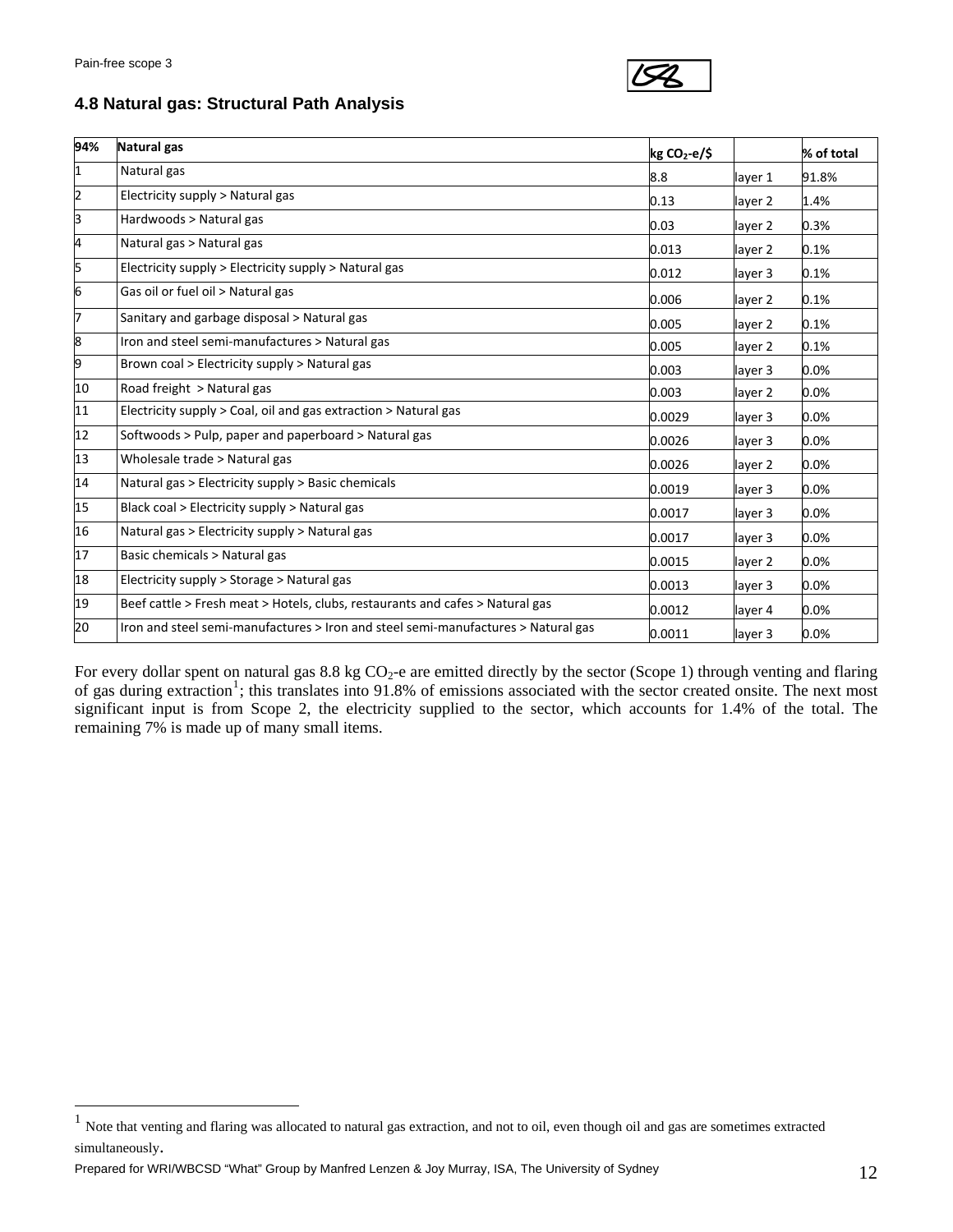

#### **4.9 Crude Oil: Structural Path Analysis**

| 82%            | Crude oil                                                                       | $kg CO2-e/5$ |         | % of total |
|----------------|---------------------------------------------------------------------------------|--------------|---------|------------|
| 1              | Crude oil                                                                       | 0.39         | layer 1 | 52.3%      |
| $\overline{2}$ | Electricity supply > Crude oil                                                  | 0.14         | layer 2 | 18.8%      |
| 3              | Hardwoods > Crude oil                                                           | 0.03         | layer 2 | 4.0%       |
| 4              | Electricity supply > Electricity supply > Crude oil                             | 0.012        | layer 3 | 1.6%       |
| 5              | Gas oil or fuel oil > Crude oil                                                 | 0.006        | layer 2 | 0.8%       |
| 6              | Sanitary and garbage disposal > Crude oil                                       | 0.005        | layer 2 | 0.7%       |
| 7              | Iron and steel semi-manufactures > Crude oil                                    | 0.005        | layer 2 | 0.7%       |
| 8              | Road freight > Crude oil                                                        | 0.0031       | layer 2 | 0.4%       |
| 9              | Brown coal > Electricity supply > Crude oil                                     | 0.003        | layer 3 | 0.4%       |
| 10             | Electricity supply > Coal, oil and gas extraction > Crude oil                   | 0.003        | layer 3 | 0.4%       |
| 11             | Softwoods > Pulp, paper and paperboard > Crude oil                              | 0.0027       | layer 3 | 0.4%       |
| 12             | Wholesale trade > Crude oil                                                     | 0.0026       | layer 2 | 0.3%       |
| 13             | Black coal > Electricity supply > Crude oil                                     | 0.0017       | layer 3 | 0.2%       |
| 14             | Natural gas > Electricity supply > Crude oil                                    | 0.0017       | layer 3 | 0.2%       |
| 15             | Basic chemicals > Crude oil                                                     | 0.0016       | layer 2 | 0.2%       |
| 16             | Electricity supply > Storage > Crude oil                                        | 0.0014       | layer 3 | 0.2%       |
| 17             | Beef cattle > Fresh meat > Hotels, clubs, restaurants and cafes > Crude oil     | 0.0012       | layer 4 | 0.2%       |
| 18             | Iron and steel semi-manufactures > Iron and steel semi-manufactures > Crude oil | 0.0011       | layer 3 | 0.1%       |
| 19             | Electricity supply > Electricity supply > Electricity supply > Crude oil        | 0.0011       | layer 4 | 0.1%       |

Scope 1 emissions directly from the rig/drilling site account for 52.3% of the total emissions, with the electricity supplied to the crude oil sector accounting for the further 18.8%. This means that Scopes 1 & 2 together account for 71.1% of the total. However even in this industry where the source of emissions seems obvious there is still almost 30% buried in the supply chain that would not be accounted for if Scope 3 were to be omitted.

The item ranked fifth are the emissions from the refinery that produces the fuels that are used on-site. The item ranked seventh are probably iron and steel used in the construction of rigs. Items 9 and 13 comprise seam gases emanating from coal mines.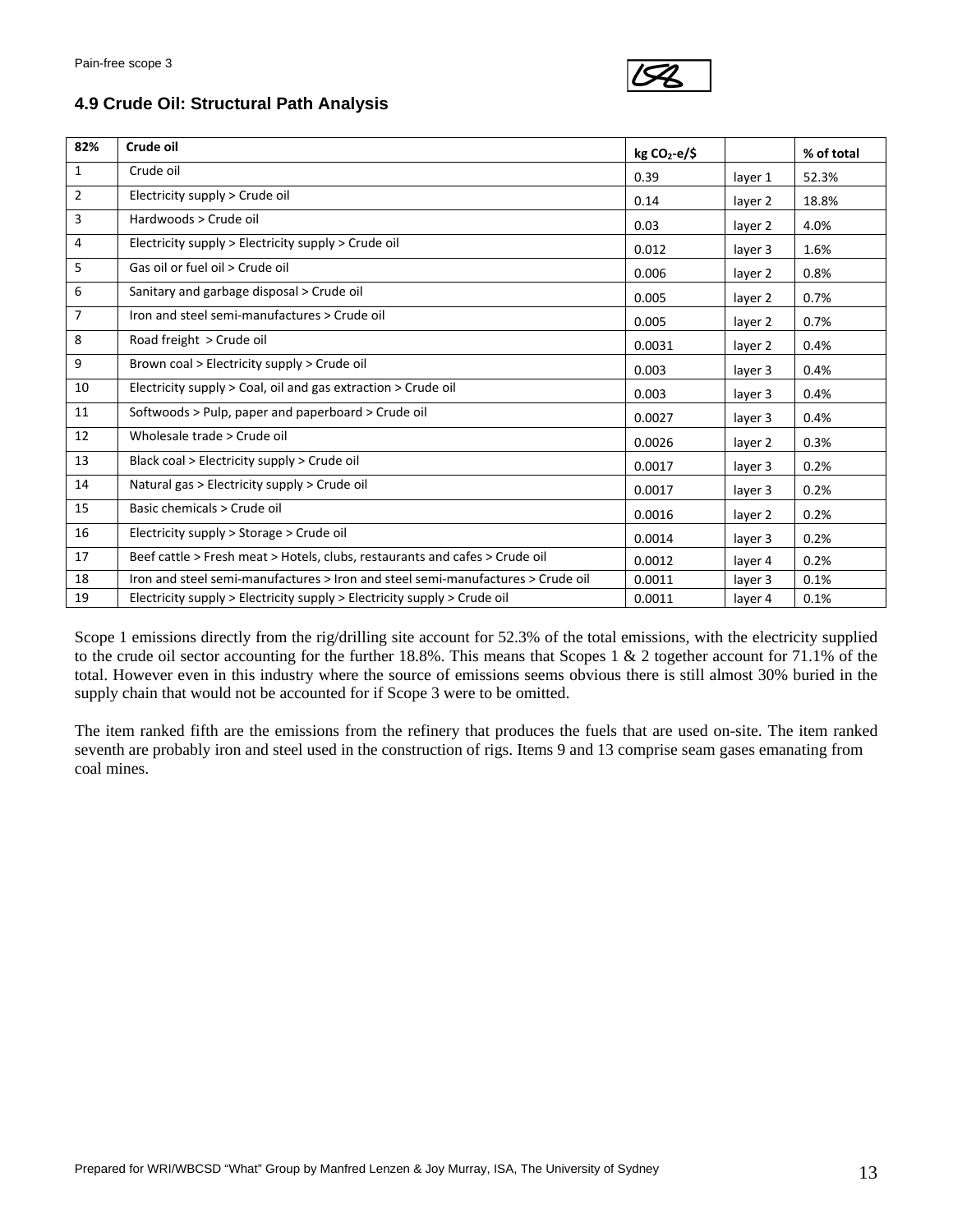

#### **4.10. Basic chemicals: Structural Path Analysis**

| 87%            | <b>Basic chemicals</b>                                           | $kg CO2-e/5$ |         | % of total |
|----------------|------------------------------------------------------------------|--------------|---------|------------|
| $\mathbf{1}$   | <b>Basic chemicals</b>                                           | 1.2          | layer 1 | 47.6%      |
| $\overline{2}$ | Brown coal > Basic chemicals                                     | 0.46         | layer 2 | 18.3%      |
| 3              | Electricity supply > Basic chemicals                             | 0.16         | layer 2 | 6.3%       |
| 4              | Basic chemicals > Basic chemicals                                | 0.13         | layer 2 | 5.2%       |
| 5.             | Brown coal > Basic chemicals > Basic chemicals                   | 0.05         | layer 3 | 2.0%       |
| 6              | Beef cattle > Meat products > Basic chemicals                    | 0.04         | layer 3 | 1.6%       |
| $\overline{7}$ | Beef cattle > Offal, hides, skins, blood meal > Basic chemicals  | 0.03         | layer 3 | 1.2%       |
| 8              | Electricity supply > Basic chemicals > Basic chemicals           | 0.018        | layer 3 | 0.7%       |
| 9              | Basic chemicals > Basic chemicals > Basic chemicals              | 0.015        | layer 3 | 0.6%       |
| 10             | Electricity supply > Electricity supply > Basic chemicals        | 0.014        | layer 3 | 0.6%       |
| 11             | Brown coal > Petroleum and coal products > Basic chemicals       | 0.011        | layer 3 | 0.4%       |
| 12             | Softwoods > Pulp, paper and paperboard > Basic chemicals         | 0.01         | layer 3 | 0.4%       |
| 13             | Beef cattle > Basic chemicals                                    | 0.007        | layer 2 | 0.3%       |
| 14             | Salt > Basic chemicals                                           | 0.006        | layer 2 | 0.2%       |
| 15             | Brown coal > Gases > Basic chemicals                             | 0.006        | layer 3 | 0.2%       |
| 16             | Gases > Basic chemicals                                          | 0.006        | layer 2 | 0.2%       |
| 17             | Brown coal > Basic chemicals > Basic chemicals > Basic chemicals | 0.006        | layer 4 | 0.2%       |
| 18             | Road freight > Basic chemicals                                   | 0.005        | layer 2 | 0.2%       |
| 19             | Wholesale trade > Basic chemicals                                | 0.005        | layer 2 | 0.2%       |
| 20             | Hardwoods > Basic chemicals                                      | 0.004        | layer 2 | 0.2%       |

It takes 20 separate supply chain items to account for 87% of the emissions from the Basic chemical sector. If all items providing over 5% of the emissions were to be counted only the top 4 items would be accounted for. If relevance were to be a criterion in deciding what to account for, at least two of the top ten items in the above list may well be overlooked – who would imagine that beef cattle for meat products and beef cattle for offal, hides, skins and blood meal would be relevant to the basic chemical industry's emissions inventory. It is likely that these are inputs to mixed fertilisers and products like 'meat meal' and 'bone meal' that are used in organic food production as well as in gardens everywhere<sup>[2](#page-13-0)</sup>.

<span id="page-13-0"></span><sup>&</sup>lt;sup>2</sup> Thanks to Barney Foran for this additional information

Prepared for WRI/WBCSD "What" Group by Manfred Lenzen & Joy Murray, ISA, The University of Sydney Management 14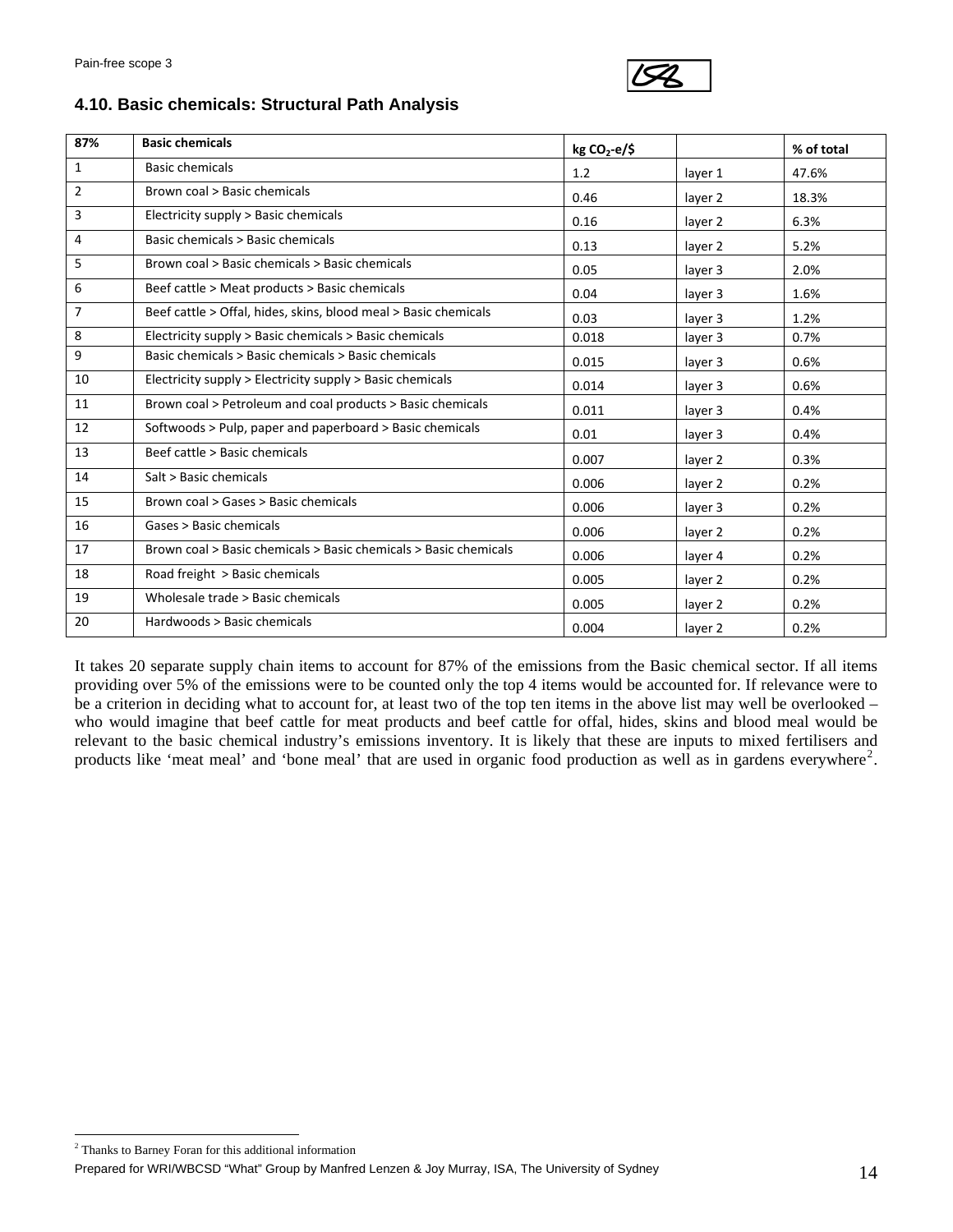

#### **4.11 Chemical products: Structural Path Analysis**

| 56%            | <b>Chemical products</b>                                                               | $kg CO2-e/5$ |         | % of total |
|----------------|----------------------------------------------------------------------------------------|--------------|---------|------------|
| $\mathbf{1}$   | Electricity supply > Chemical products                                                 | 0.09         | layer 2 | 16.8%      |
| $\overline{2}$ | Basic chemicals > Chemical products                                                    | 0.06         | layer 2 | 11.2%      |
| 3              | Brown coal > Basic chemicals > Chemical products                                       | 0.025        | layer 3 | 4.7%       |
| 4              | Natural gas > Chemical products                                                        | 0.018        | layer 2 | 3.4%       |
| 5              | Brown coal > Chemical fertilisers > Chemical products                                  | 0.012        | layer 3 | 2.2%       |
| 6              | Softwoods > Pulp, paper and paperboard > Chemical products                             | 0.01         | layer 3 | 1.9%       |
| $\overline{7}$ | Electricity supply > Basic chemicals > Chemical products                               | 0.008        | layer 3 | 1.5%       |
| 8              | Electricity supply > Electricity supply > Chemical products                            | 0.008        | layer 3 | 1.5%       |
| 9              | Wholesale trade > Chemical products                                                    | 0.007        | layer 2 | 1.3%       |
| 10             | Basic chemicals > Basic chemicals > Chemical products                                  | 0.007        | layer 3 | 1.3%       |
| 11             | Beef cattle > Meat products > Chemical products                                        | 0.007        | layer 3 | 1.3%       |
| 12             | Electricity supply > Forwarding agencies > Chemical products                           | 0.007        | layer 3 | 1.3%       |
| 13             | Road freight > Chemical products                                                       | 0.007        | layer 2 | 1.3%       |
| 14             | Beef cattle > Offal, hides, skins, blood meal > Chemical products                      | 0.006        | layer 3 | 1.1%       |
| 15             | Hardwoods > Chemical products                                                          | 0.005        | layer 2 | 0.9%       |
| 16             | Beef cattle > Fresh meat > Hotels, clubs, restaurants and cafes > Chemical<br>products | 0.005        | layer 4 | 0.9%       |
| 17             | Natural gas > Chemical fertilisers > Chemical products                                 | 0.004        | layer 3 | 0.7%       |
| 18             | Cement, lime > Chemical products                                                       | 0.004        | layer 2 | 0.7%       |
| 19             | Electricity supply > Chemical fertilisers > Chemical products                          | 0.004        | layer 3 | 0.7%       |
| 20             | Chemical products                                                                      | 0.004        | layer 1 | 0.7%       |

Twenty items make up 56% of emissions in the chemical products sector. Of those, eleven are in the third layer which means they are suppliers of the sector's suppliers; one is in layer 4 – a supplier of supplier of supplier to the chemical products industry. Scope 2, electricity supplied to the sector is 16.8% of the total with onsite emissions ranking 20th in significance at 0.7% of the total. This highlights the point that the obvious places to look (i.e. onsite emissions) are not always the most important. There are several items, such as basic chemicals and electricity that you might consider obvious for such an industry however several that appear in the top twenty may not immediately come to mind. The use of brown coal for basic chemicals used by the chemical products sector is prominent ranked at three and five. This has two possibilities. It could be for the process of reacting coal with calcium carbonate to give calcium carbide to give acetylene (classified under basic chemicals); or it could be brown coal for gasifying to give synthesis gas from which any number of basic chemicals can be made using different catalysts<sup>[3](#page-14-0)</sup>.

Beef by-products feature in the supply chain at ranks eleven and fourteen. These are likely to be for gelatine which is classified under the "other chemical products" category. Item sixteen is beef for the table that finds its way into meal for the Chemical products industry. Cement and lime supplied to the chemical products sector is significant at rank eighteen.

<span id="page-14-0"></span><sup>&</sup>lt;sup>3</sup> Thanks to Barney Foran for this additional information

Prepared for WRI/WBCSD "What" Group by Manfred Lenzen & Joy Murray, ISA, The University of Sydney 15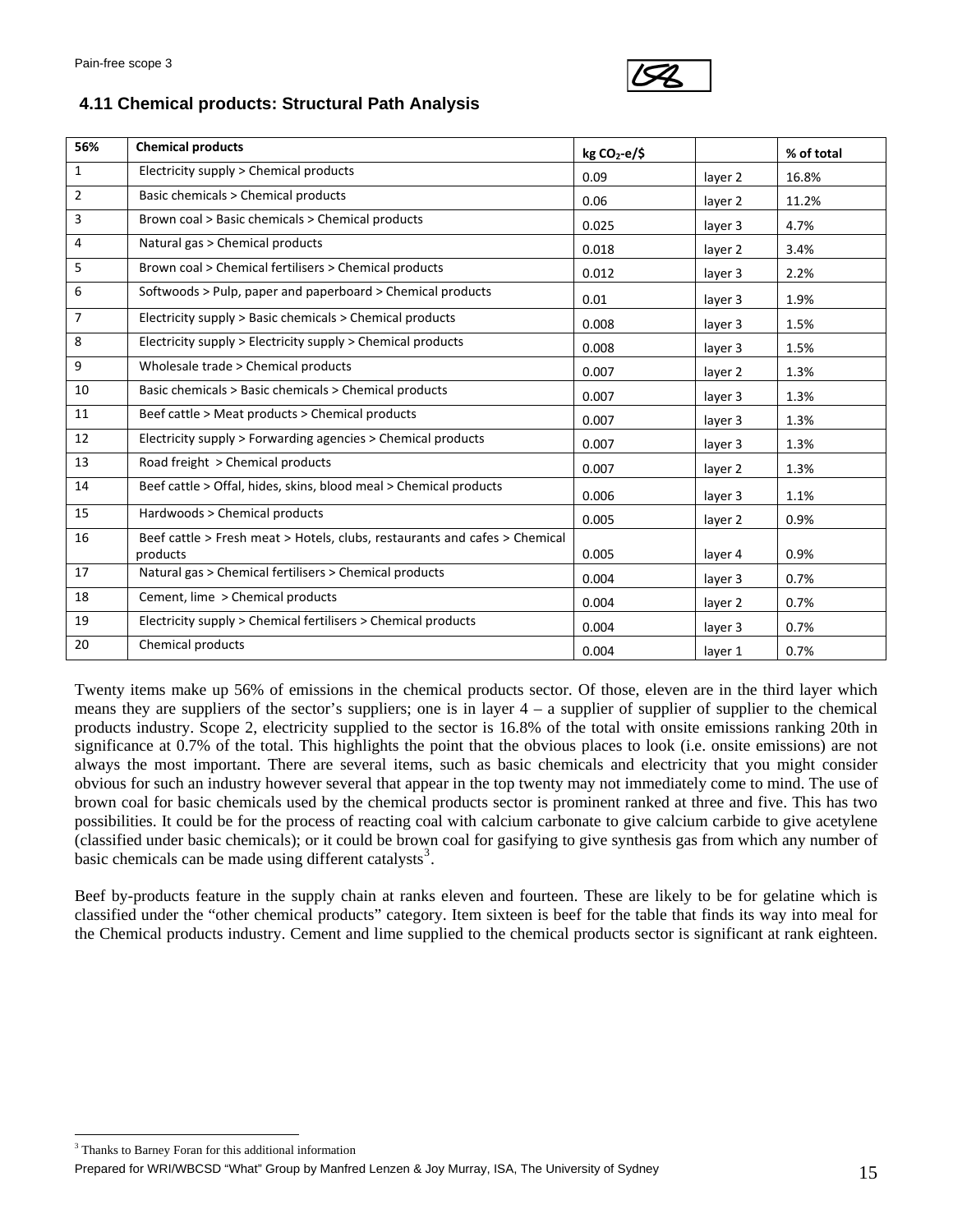

# **4.12 Pharmaceutical goods for human use: Structural Path Analysis**

| 53%            | Pharmaceutical goods for human use                                                                                    | $kg CO2-e/5$ |         | % of total |
|----------------|-----------------------------------------------------------------------------------------------------------------------|--------------|---------|------------|
| $\mathbf{1}$   | Electricity supply > Pharmaceutical goods for human use                                                               | 0.04         | layer 2 | 14.7%      |
| $\overline{2}$ | Hardwoods > Pharmaceutical goods for human use                                                                        | 0.022        | layer 2 | 8.1%       |
| 3              | Oats, sorghum and other cereal grains > Pharmaceutical goods for human use                                            | 0.016        | layer 2 | 5.9%       |
| 4              | Sanitary and garbage disposal > Pharmaceutical goods for human use                                                    | 0.012        | layer 2 | 4.4%       |
| 5              | Softwoods > Pulp, paper and paperboard > Paper containers > Pharmaceutical goods<br>for human use                     | 0.006        | layer 4 | 2.2%       |
| 6              | Natural gas > Pharmaceutical goods for human use                                                                      | 0.006        | layer 2 | 2.2%       |
| $\overline{7}$ | Electricity supply > Employment placement > Pharmaceutical goods for human use                                        | 0.005        | layer 3 | 1.8%       |
| 8              | Oats, sorghum and other cereal grains > Oats, sorghum and other cereal grains ><br>Pharmaceutical goods for human use | 0.005        | layer 3 | 1.8%       |
| 9              | Beef cattle > Fresh meat > Hotels, clubs, restaurants and cafes > Pharmaceutical goods<br>for human use               | 0.004        | layer 4 | 1.5%       |
| 10             | Basic chemicals > Pharmaceutical goods for human use                                                                  | 0.004        | layer 2 | 1.5%       |
| 11             | Electricity supply > Forwarding agencies > Pharmaceutical goods for human use                                         | 0.003        | layer 3 | 1.1%       |
| 12             | Electricity supply > Electricity supply > Pharmaceutical goods for human use                                          | 0.003        | layer 3 | 1.1%       |
| 13             | Electricity supply > Market research and other business management services >                                         |              |         |            |
|                | Pharmaceutical goods for human use                                                                                    | 0.003        | layer 3 | 1.1%       |
| 14             | Pharmaceutical goods for human use                                                                                    | 0.0029       | layer 1 | 1.1%       |
| 15             | Paper containers > Pharmaceutical goods for human use                                                                 | 0.0028       | layer 2 | 1.0%       |
| 16             | Road freight > Pharmaceutical goods for human use                                                                     | 0.0025       | layer 2 | 0.9%       |
| 17             | Hardwoods > Paper containers > Pharmaceutical goods for human use                                                     | 0.0025       | layer 3 | 0.9%       |
| 18             | Electricity supply > Hotels, clubs, restaurants and cafes > Pharmaceutical goods for                                  |              |         |            |
|                | human use                                                                                                             | 0.0023       | layer 3 | 0.8%       |
| 19             | Electricity supply > Plastic products > Pharmaceutical goods for human use                                            | 0.002        | layer 3 | 0.7%       |
| 20             | Basic chemicals > Plastic products > Pharmaceutical goods for human use                                               | 0.0016       | layer 3 | 0.6%       |

It takes 20 items to make up 53% of the pharmaceutical goods for human use sector's carbon footprint. This means that many small items contribute to the total.

The sector's use of electricity (Scope 2) is 14.7% of the total with onsite emissions (Scope 1) making up 1.1%. Hardwoods, softwoods and oats, sorghum and other cereal grains feature prominently in the supply chain. Some of this is wood used for packaging (item 5). Purified wood cellulose is used as a binder/filler in the manufacture of tablets. The gluten in grains is also used as a filler in the manufacture of tablets. Also grains contain certain proportions of vitamins that are extracted as residuals when grain is converted to flour and some oil grains have high contents of essential amino  $acids<sup>4</sup>$  $acids<sup>4</sup>$  $acids<sup>4</sup>$ .

Prominent at ninth place is beef cattle for fresh meat supplied to hotels, clubs, restaurants and cafes used by the pharmaceutical goods for human use sector.

Eleven of the top twenty items are in layer 3 of the supply chain or beyond.

<sup>4</sup> Thanks to Barney Foran for this additional information

<span id="page-15-0"></span>Prepared for WRI/WBCSD "What" Group by Manfred Lenzen & Joy Murray, ISA, The University of Sydney 16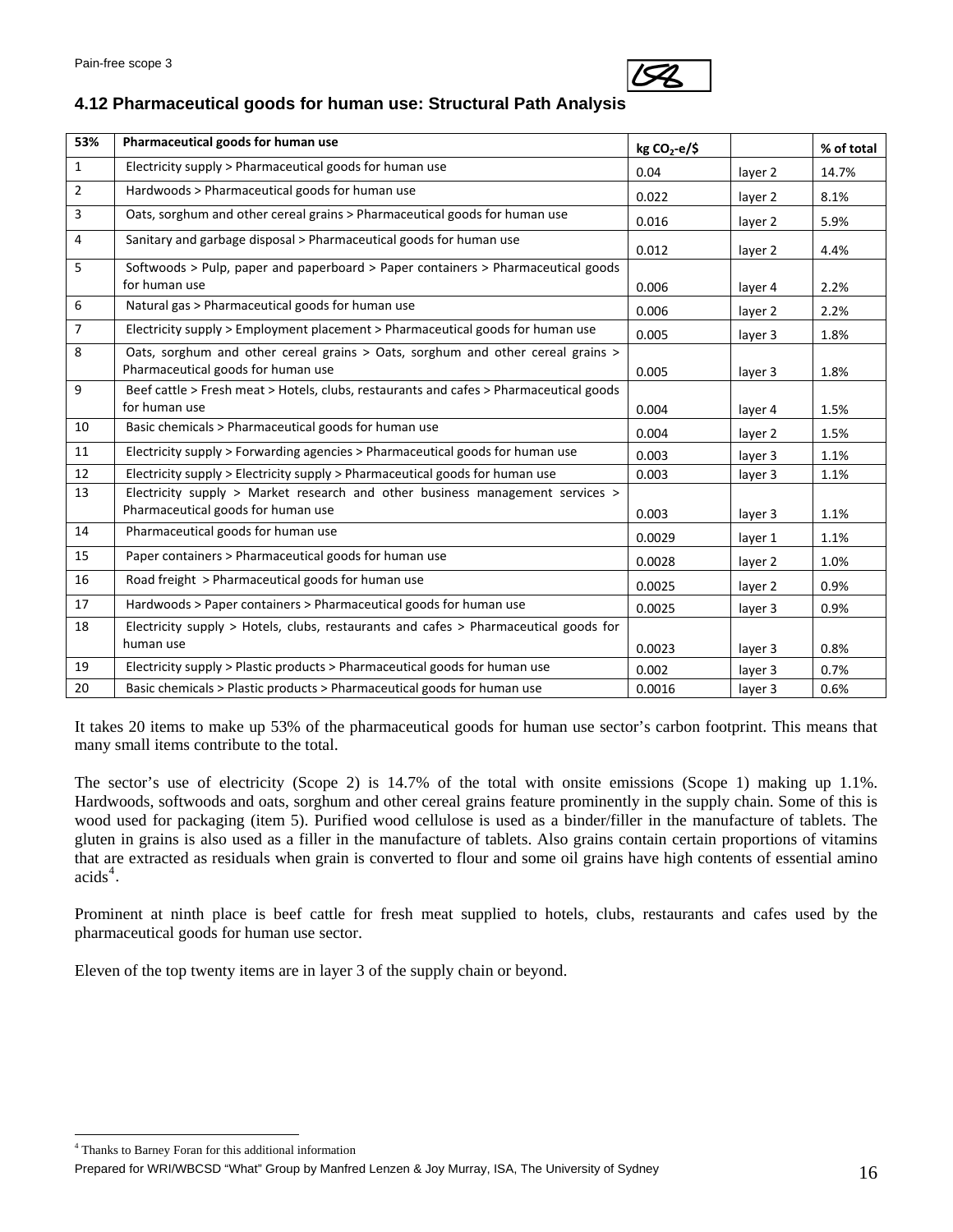

## *5 Conclusion*

Having looked at the 12 sectors above individually, in the following figure the sectors have been combined<sup>[5](#page-16-0)</sup> to show an overall picture.



Figure 1: Carbon footprint for the 12 sectors combined

Figure 1 shows that the emissions from our 12 items are concentrated in five broad areas of the economy: the light green represents agriculture, dark green is forestry, light brown is predominantly venting and flaring during natural gas extraction (part of 'Mining'), pink represents chemicals and yellow is electricity (main contributor to 'Utilities').

The one path representing venting and flaring from gas sites (top path in Section 4.8) dominates by far the mix of our 12 sectors, so we will take this one component out, and look at the remainder (Figure 2), which will give a clearer picture of the structure of supply chains.

<span id="page-16-0"></span> $<sup>5</sup>$  Basically we have analysed an expenditure of \$12, that is \$1 on each item.</sup>

Prepared for WRI/WBCSD "What" Group by Manfred Lenzen & Joy Murray, ISA, The University of Sydney 17